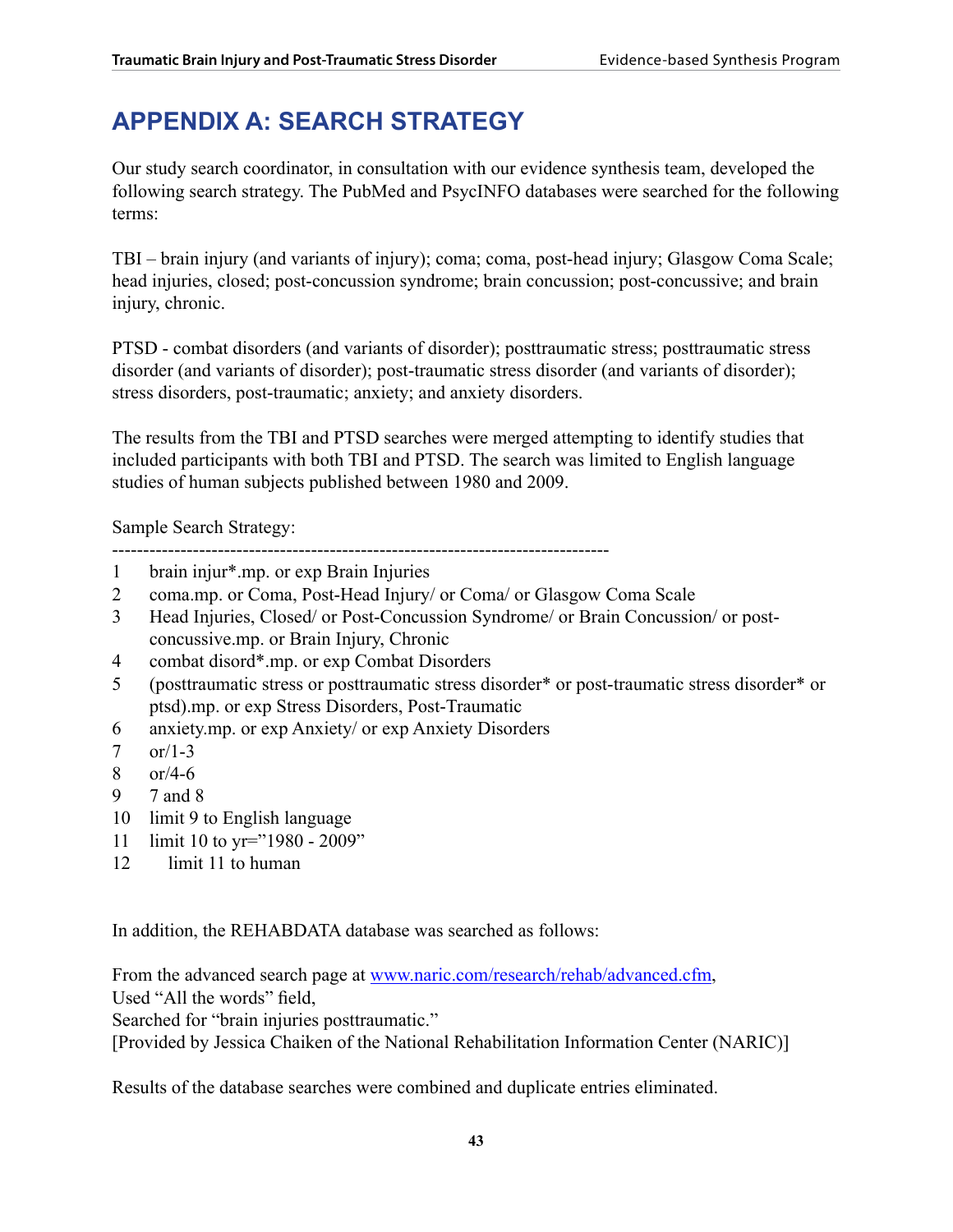# **Appendix B: DATA ABSTRACTION FORM**

# **TBI/PTSD Review Article Abstraction Form**

Author (first):

Journal: <u>Discovery and the contract of the contract of the contract of the contract of the contract of the contract of the contract of the contract of the contract of the contract of the contract of the contract of the co</u>

Year Publication:

Reviewer: New York 1988

#### VERIFICATION/SELECTION OF STUDY ELIGIBILITY

| Article published after 1980                  | Yes | No | Unclear |  |
|-----------------------------------------------|-----|----|---------|--|
| English-language                              | Yes | No | Unclear |  |
| Adult Population                              | Yes | No | Unclear |  |
| Subjects with probable TBI                    | Yes | No | Unclear |  |
| Subjects with probable PTSD                   | Yes | No | Unclear |  |
| Report peer-reviewed                          | Yes | No | Unclear |  |
| Other reason for exclusion? (if yes, specify) |     |    |         |  |

#### **DESIGN** (circle)

Systematic review Randomized controlled clinical trial Non-randomized controlled clinical trial Historical clinical trial Cohort study Case-control study Cross-sectional study Case series Case report Qualitative Editorial/opinion piece/letter Undefined

### **KEY QUESTION(S) (circle)**

KQ1: Epidemiology KQ2: Assessment KQ3: Treatment Background

#### **NOTES:**

- 
- $\Box$  Study described high-quality RCT involving ASD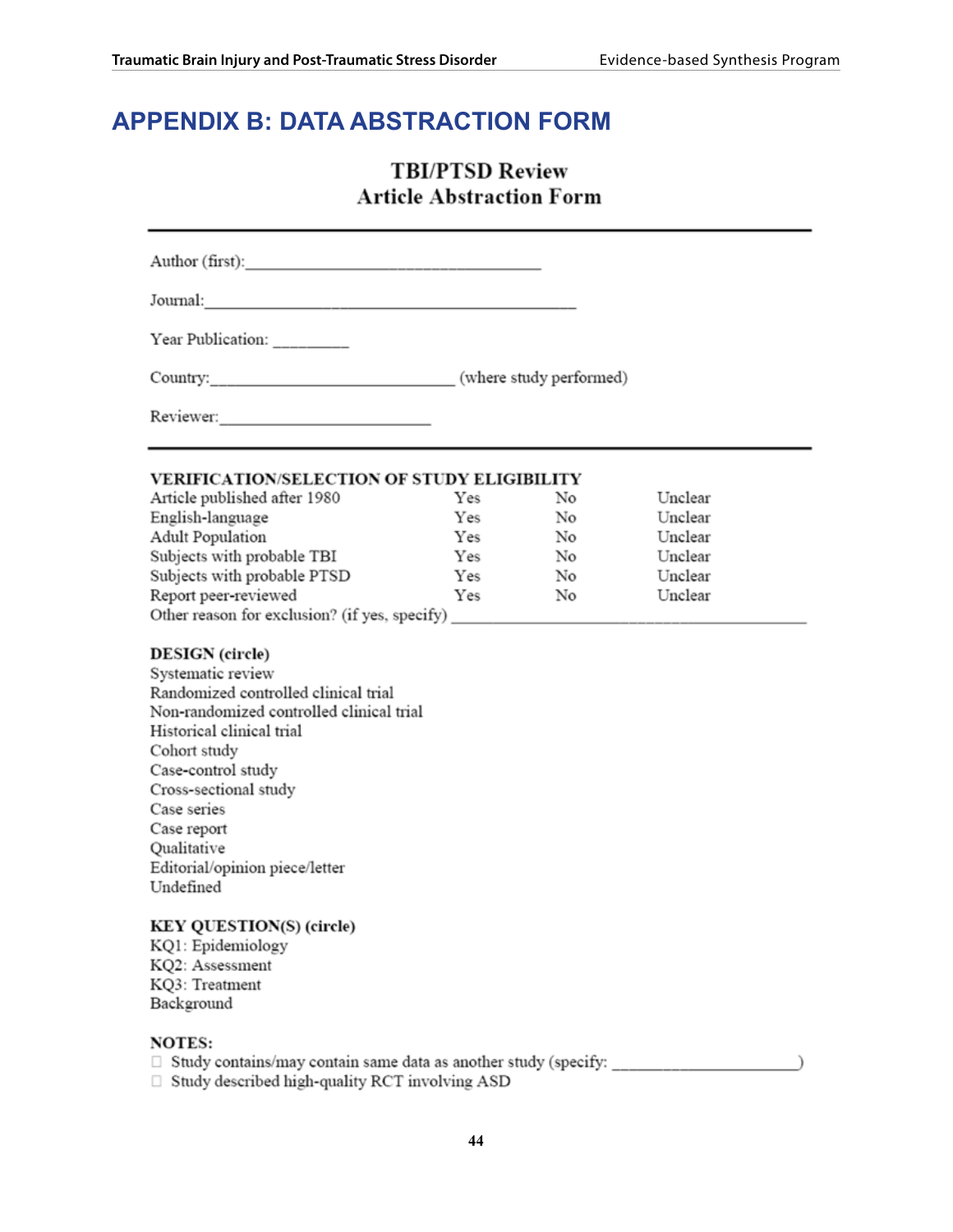## **PARTICIPANTS**

|              | Number of sites                                              |
|--------------|--------------------------------------------------------------|
| (circle one) |                                                              |
|              |                                                              |
|              |                                                              |
|              |                                                              |
| (Why?        |                                                              |
|              | (circle one)<br>Other<br>Participants excluded from analysis |

|                                |                 | n and %         |           |                |       |  |
|--------------------------------|-----------------|-----------------|-----------|----------------|-------|--|
|                                | <b>TBI/PTSD</b> | <b>TBI</b> only | PTSD only | <b>Neither</b> | Total |  |
| # Participants:                |                 |                 |           |                |       |  |
| # with PTSD                    |                 |                 |           |                |       |  |
| $#$ with TBI                   |                 |                 |           |                |       |  |
| Mild TBI<br>(How defined?)     |                 |                 |           |                |       |  |
| Moderate TBI (How<br>defined?) |                 |                 |           |                |       |  |
| Severe TBI<br>(How defined?)   |                 |                 |           |                |       |  |
| Age (M, SD)                    |                 |                 |           |                |       |  |
| Men                            |                 |                 |           |                |       |  |
| Women                          |                 |                 |           |                |       |  |
| Race: white                    |                 |                 |           |                |       |  |
| Race: black                    |                 |                 |           |                |       |  |
| Race: other                    |                 |                 |           |                |       |  |
| Ethnicity: Hispanic            |                 |                 |           |                |       |  |
| Ethnicity:<br>non-Hispanic     |                 |                 |           |                |       |  |
| Active Duty                    |                 |                 |           |                |       |  |
| Veteran                        |                 |                 |           |                |       |  |
| Community                      |                 |                 |           |                |       |  |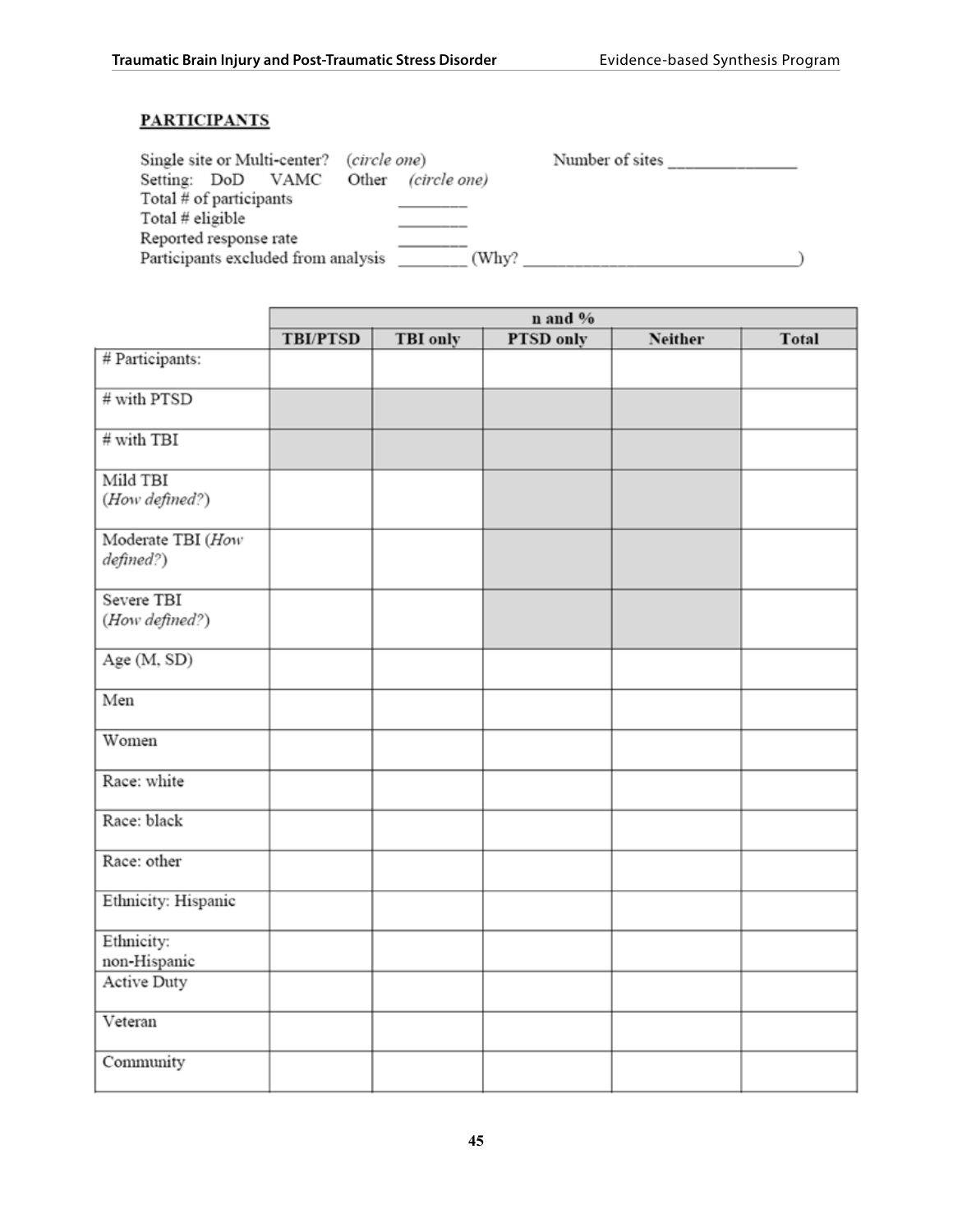|                                                                           | n and %         |          |           |         |       |
|---------------------------------------------------------------------------|-----------------|----------|-----------|---------|-------|
|                                                                           | <b>TBI/PTSD</b> | TBI only | PTSD only | Neither | Total |
| Education: <hs< td=""><td></td><td></td><td></td><td></td><td></td></hs<> |                 |          |           |         |       |
| Education: HS grad                                                        |                 |          |           |         |       |
| <b>Education:</b> Some                                                    |                 |          |           |         |       |
| college/Associates                                                        |                 |          |           |         |       |
| Education: College<br>grad                                                |                 |          |           |         |       |
| Education: Other                                                          |                 |          |           |         |       |
| (specify)                                                                 |                 |          |           |         |       |
| Years of Education                                                        |                 |          |           |         |       |
| (M, SD)                                                                   |                 |          |           |         |       |
| Service-connected/<br>disabled                                            |                 |          |           |         |       |
| Seeking SC/ disability                                                    |                 |          |           |         |       |
| Trauma: Combat                                                            |                 |          |           |         |       |
| Trauma: Terror                                                            |                 |          |           |         |       |
| (If combat or terror,                                                     |                 |          |           |         |       |
| specify blast vs. non-                                                    |                 |          |           |         |       |
| blast and any data on                                                     |                 |          |           |         |       |
| distance from blast)                                                      |                 |          |           |         |       |
| Trauma: MVC                                                               |                 |          |           |         |       |
| Trauma: Assault                                                           |                 |          |           |         |       |
| Trauma: Other                                                             |                 |          |           |         |       |
| (specify)                                                                 |                 |          |           |         |       |
| Time since trauma (M,                                                     |                 |          |           |         |       |
| SD) in months                                                             |                 |          |           |         |       |
| Number of traumas<br>(M, SD)                                              |                 |          |           |         |       |
| Previous head injury                                                      |                 |          |           |         |       |
| Comorbid: Depression                                                      |                 |          |           |         |       |
| Comorbid: SUD                                                             |                 |          |           |         |       |
| Comorbid: Pain                                                            |                 |          |           |         |       |
| Comorbid: Other<br>(specify)                                              |                 |          |           |         |       |

**NOTES:**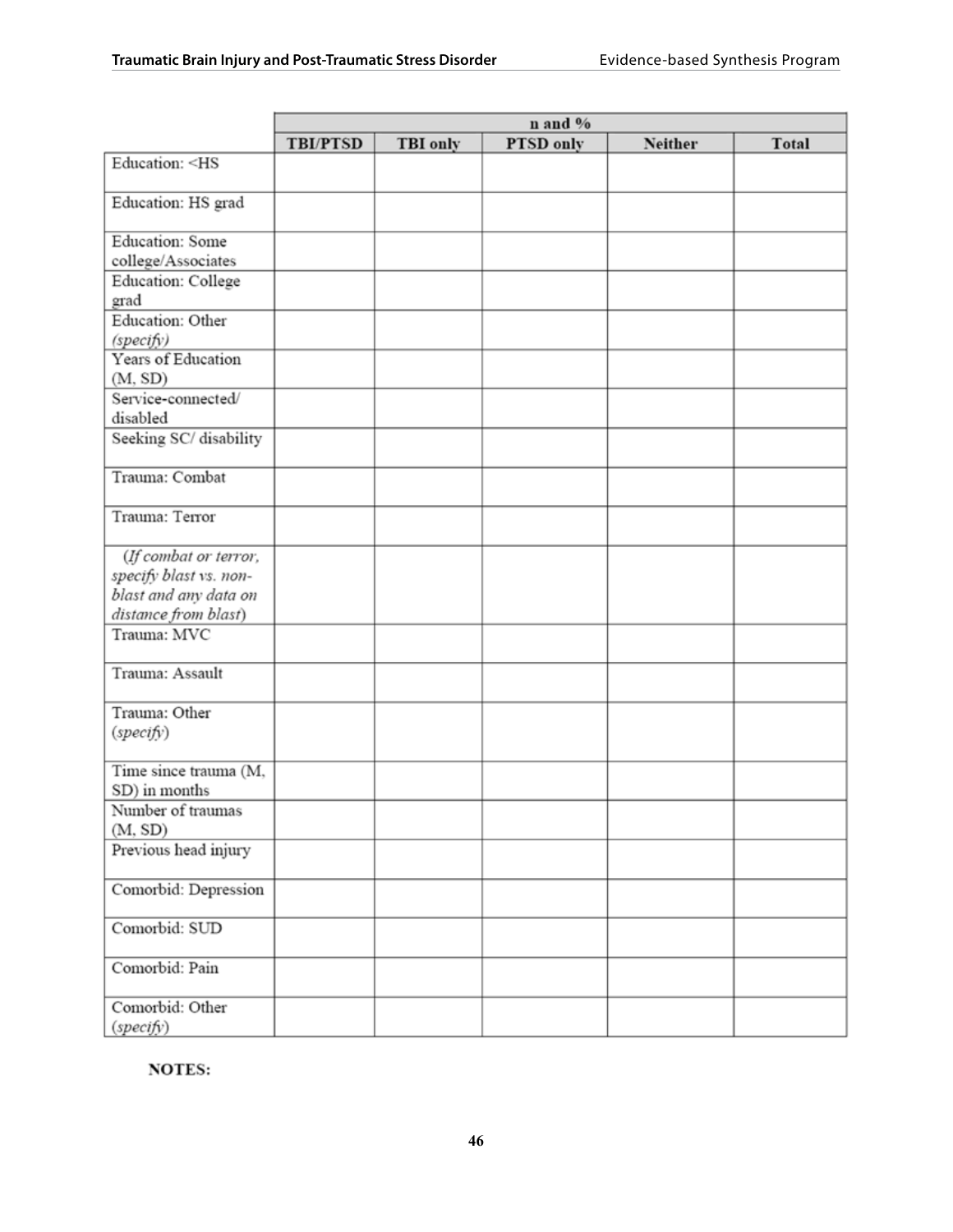## **METHODS OF ASSESSMENT**

|                                                                              |                                       |                    |                                         | If measured:             |                                                                           |
|------------------------------------------------------------------------------|---------------------------------------|--------------------|-----------------------------------------|--------------------------|---------------------------------------------------------------------------|
| <b>TBI Assessment</b>                                                        | <b>How defined</b><br>(cut-off score) | $\mathbf n$<br>(%) | Gold-standard<br>test; cut-off<br>score | <b>Blinded</b><br>rater? | <b>Measure of diagnostic</b><br>accuracy (and statistical<br>uncertainty) |
| Self-report<br>(specify)                                                     |                                       |                    |                                         |                          |                                                                           |
| Clinic screening<br>(specify: ie, VA<br>screen)                              |                                       |                    |                                         |                          |                                                                           |
| Diagnosis<br>(specify: ie, clinical<br>interview, neuropsych<br>based, etc.) |                                       |                    |                                         |                          |                                                                           |
| Administrative data                                                          |                                       |                    |                                         |                          |                                                                           |
| Other<br>(specify)                                                           |                                       |                    |                                         |                          |                                                                           |
| <b>PTSD</b> Assessment                                                       |                                       |                    |                                         |                          |                                                                           |
| Self-report<br>(specify)                                                     |                                       |                    |                                         |                          |                                                                           |
| Clinic screening<br>(specify: ie VA 4-item<br>screen)                        |                                       |                    |                                         |                          |                                                                           |
| Diagnosis<br>(specify: ie,<br>structured interview)                          |                                       |                    |                                         |                          |                                                                           |
| Administrative data                                                          |                                       |                    |                                         |                          |                                                                           |
| Other<br>(specify)                                                           |                                       |                    |                                         |                          |                                                                           |

### **NOTES:**

(i.e., any indication of poorer performance of assessment method when conditions are cooccurring?)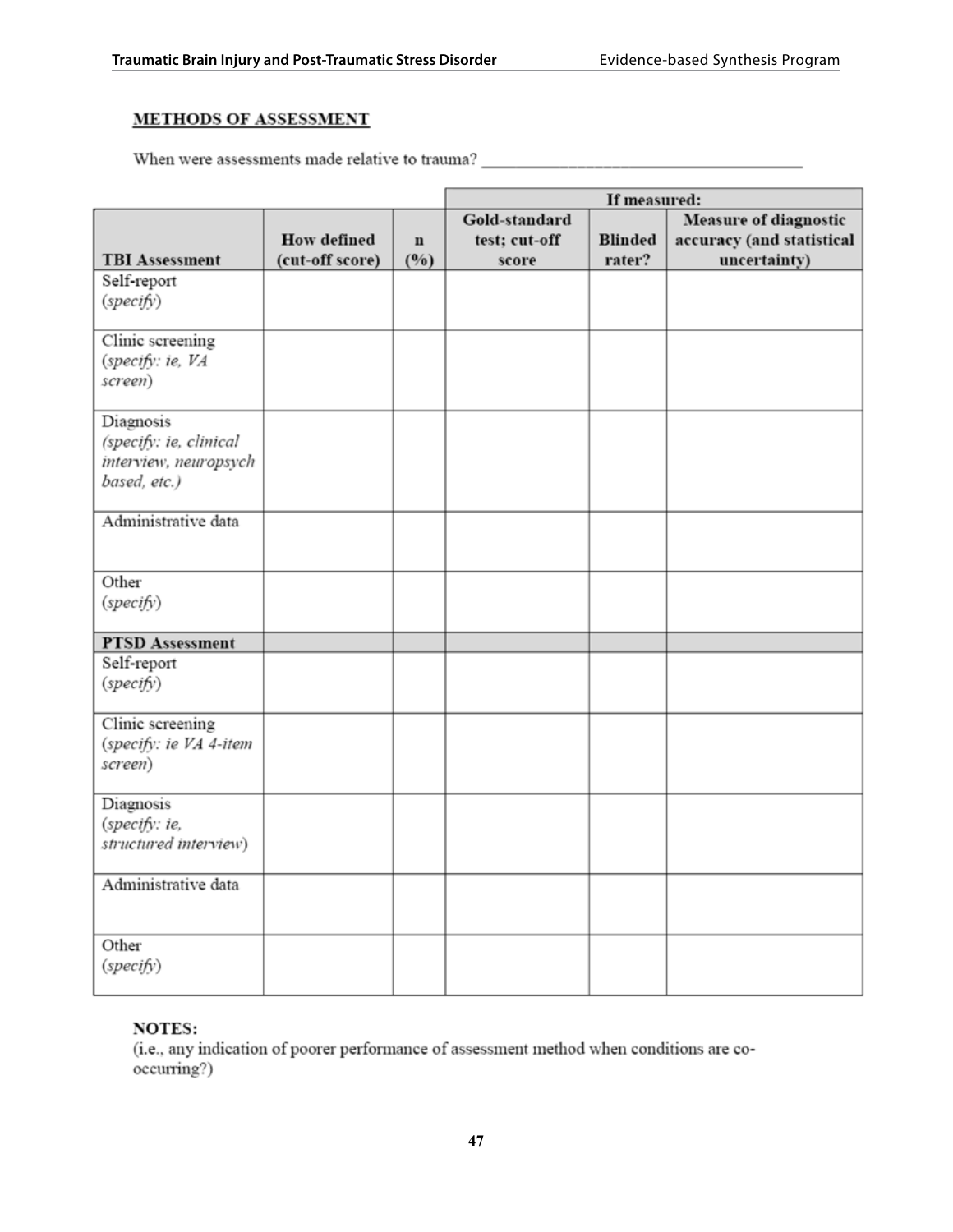## **METHODS OF ASSESSMENT**

| <b>Neuropsych Tests</b>              | Check if used: | <b>Notes</b> |
|--------------------------------------|----------------|--------------|
| Wechsler Adult Intelligence          |                |              |
| Scale (WAIS-III)                     |                |              |
| Stroop Color/Word                    |                |              |
| Aphasia Tests (multiple)             |                |              |
| Wechsler Memory Scale - III          |                |              |
| Rey Ostereith Complex Figure         |                |              |
| Wisconsin Card Sorting               |                |              |
| Rey Auditory Verbal Learning<br>Test |                |              |
| <b>MMPI</b>                          |                |              |
|                                      |                |              |
| Controlled Oral Word                 |                |              |
| Association (COWA)                   |                |              |
| Trail Making Test                    |                |              |
| <b>Boston Naming</b>                 |                |              |
| Finger Tapping                       |                |              |
| Other (specify)                      |                |              |
| Other (specify)                      |                |              |
| Other (specify)                      |                |              |
| Imaging                              |                |              |
| EEG                                  |                |              |
| $_{\rm CT}$                          |                |              |
| MRI                                  |                |              |
| fMRI                                 |                |              |
|                                      |                |              |
| PET                                  |                |              |
| SPECT                                |                |              |
| Other                                |                |              |
| (specify)                            |                |              |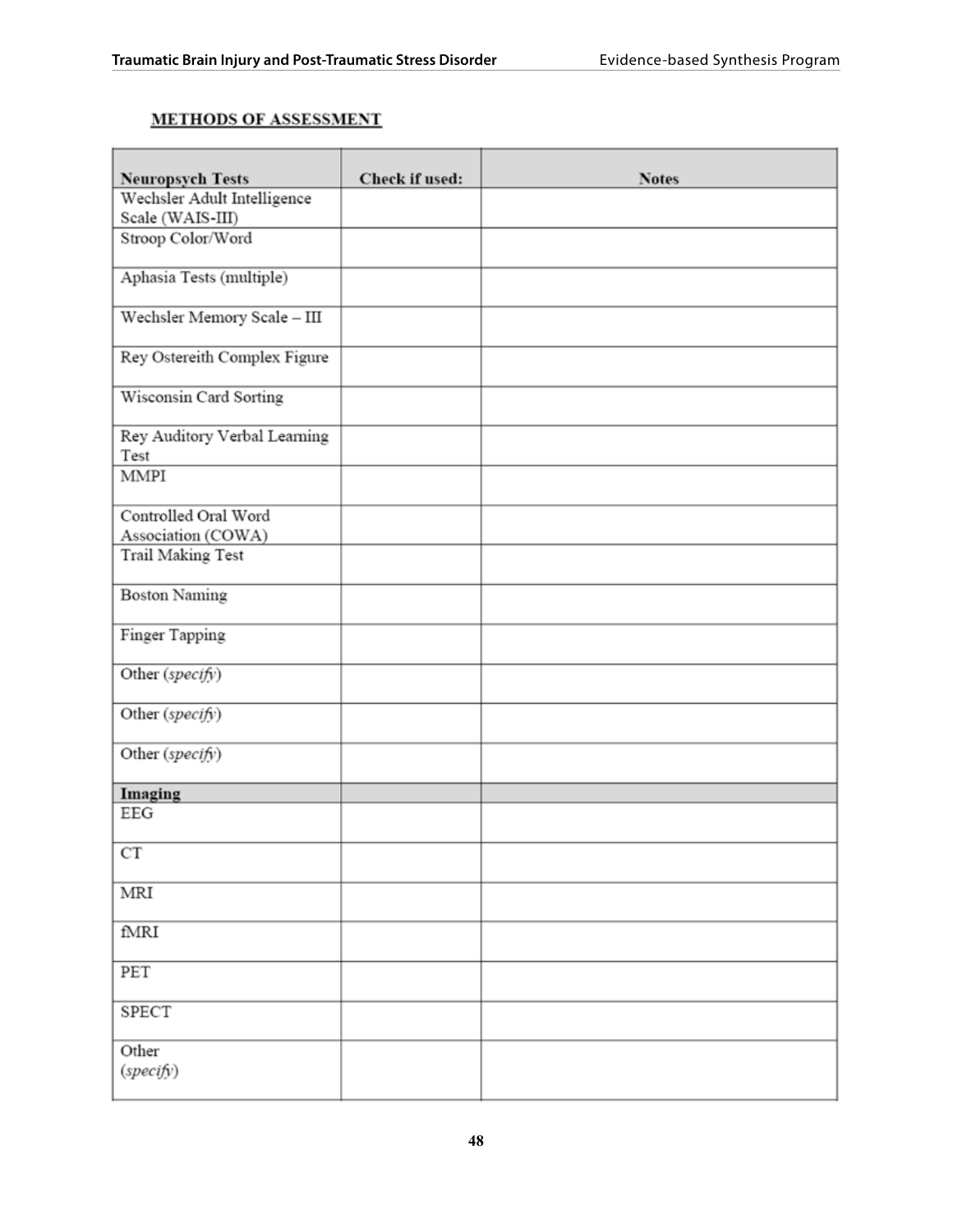## **TREATMENT OUTCOMES**

(use additional pages for each outcome)

| Note additional KQ3 eligibility criteria: |     |    |         |
|-------------------------------------------|-----|----|---------|
| at least 80% with both TBI/PTSD           | Yes | No | Unclear |
| - or -                                    |     |    |         |
| outcome stratified by comorbidity         | Yes | No | Unclear |

Treatment/intervention(s) of interest:

Outcome of interest and how measured:

|                                                   | <b>Treatment</b><br>group 1<br>(specify)<br>$(n =$ | <b>Treatment</b><br>group 2<br>(specify)<br>$(n =$ | <b>Treatment</b><br>group 3<br>(specify)<br>$(n =$ | Comparator<br>(specify)<br>$(n =$ |
|---------------------------------------------------|----------------------------------------------------|----------------------------------------------------|----------------------------------------------------|-----------------------------------|
| <b>Baseline</b><br>(mean, SD/SE)                  |                                                    |                                                    |                                                    |                                   |
| $0 - 6$ mos.<br>posttreatment<br>(mean, SD/SE)    |                                                    |                                                    |                                                    |                                   |
| 6 mos. - 1 year<br>posttreatment<br>(mean, SD/SE) |                                                    |                                                    |                                                    |                                   |
| 1+ year<br>posttreatment<br>(mean, SD/SE)         |                                                    |                                                    |                                                    |                                   |
| Other time<br>frame<br>(specify)<br>(mean, SD/SE) |                                                    |                                                    |                                                    |                                   |

## **NOTES:**

(i.e., any evidence of adverse events/harms?)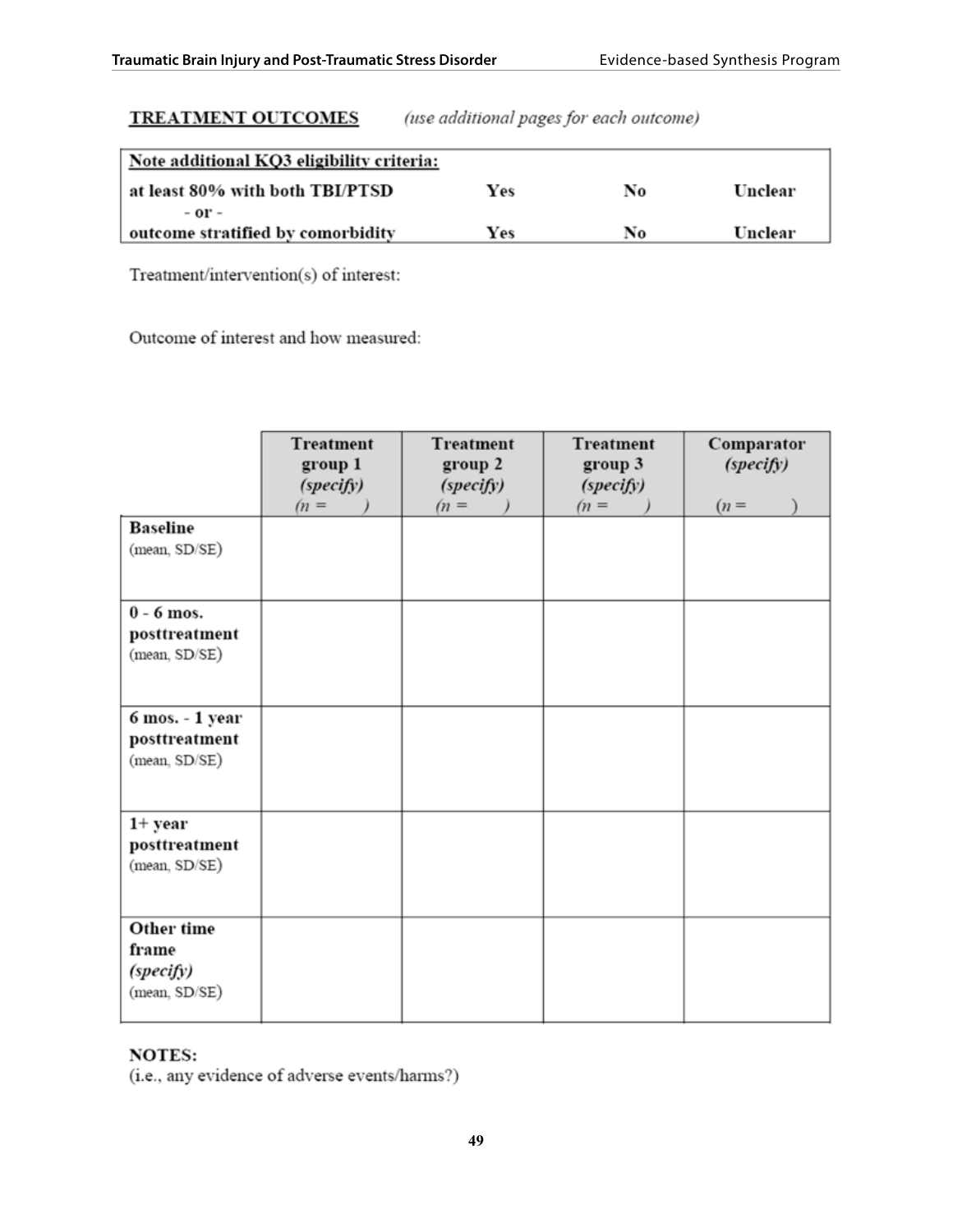# **Appendix C: PEER REVIEWER COMMENTS**

| <b>Reviewer Comments</b>                                                                                                                                                                                                                                                                                           | <b>Authors' Responses</b>                                                                                                                                                                                                                                                                                                                                                                                                                                                                                                                                                                                                                                                                                                                                                                             |
|--------------------------------------------------------------------------------------------------------------------------------------------------------------------------------------------------------------------------------------------------------------------------------------------------------------------|-------------------------------------------------------------------------------------------------------------------------------------------------------------------------------------------------------------------------------------------------------------------------------------------------------------------------------------------------------------------------------------------------------------------------------------------------------------------------------------------------------------------------------------------------------------------------------------------------------------------------------------------------------------------------------------------------------------------------------------------------------------------------------------------------------|
| 1. Are the objectives, scope, and methods for this review clearly described?                                                                                                                                                                                                                                       |                                                                                                                                                                                                                                                                                                                                                                                                                                                                                                                                                                                                                                                                                                                                                                                                       |
| Strengthen review by using "history of TBI" and "sequelae of TBI" or<br>"symptoms associated (or possibly associated) with history of TBI."                                                                                                                                                                        | Done.                                                                                                                                                                                                                                                                                                                                                                                                                                                                                                                                                                                                                                                                                                                                                                                                 |
| Consider clarifying comorbid and comorbidity - maybe simpler to say that<br>we meant PTSD in those with history of TBI or TBI in those who meet criteria<br>for current PTSD.                                                                                                                                      | We have defined and clarified our use of the terms "TBI," "PTSD," and "comorbidity" in the<br>background section and throughout the revised report.                                                                                                                                                                                                                                                                                                                                                                                                                                                                                                                                                                                                                                                   |
| Use "other mental health conditions and anxiety disorders other than PTSD<br>or anxiety symptoms unspecified" (PTSD is an anxiety disorder so use of<br>terms "mental health comorbidities" and "anxiety" can be confusing at first<br>read).                                                                      | Changed statements throughout the revised report to read as recommended.                                                                                                                                                                                                                                                                                                                                                                                                                                                                                                                                                                                                                                                                                                                              |
| Add more rationale for focus on mTBI given the political context in which it<br>takes place.                                                                                                                                                                                                                       | We have included a brief additional statement regarding the political importance and<br>rationale for focusing on mTBI.                                                                                                                                                                                                                                                                                                                                                                                                                                                                                                                                                                                                                                                                               |
| Explicitly state the reason for including the RAND study given that it is<br>not peer-reviewed and not meeting inclusion criteria. Were other reports<br>rejected?                                                                                                                                                 | A statement has been inserted. This study was peer reviewed. Though not published<br>in a peer-reviewed journal, it is published by RAND and readily available on the RAND<br>website. Additional rationale were provided in the draft report indicating that this was<br>one of the largest and most nationally representative studies assessing TBI and PTSD in<br>military personnel who had served in Iraq and Afghanistan. Therefore, it provides key<br>evidence in examining TBI/PTSD prevalence.                                                                                                                                                                                                                                                                                              |
| We should be clear that this literature search is about people with a history<br>of mTBI who are currently diagnosed with PTSD.                                                                                                                                                                                    | We have attempted to clarify this. Our search was broad. We included any study that<br>assessed reported prevalence of individuals with mTBI and PTSD. Authors frequently<br>referred to these individuals as having "comorbid" TBI and PTSD. However, we agree that<br>the more accurate term for mTBI is "history of" and have clarified this in our revised<br>report.                                                                                                                                                                                                                                                                                                                                                                                                                             |
| Use Hoge review to clarify language - use post-concussive symptoms rather<br>than TBI - for lasting symptoms that result from TBI; consider including<br>paragraph about "language" or "terminology" at the beginning of the review.                                                                               | We appreciate this suggestion and have been more clear throughout the report in terms<br>of "TBI history," "symptoms related to a TBI," and "comorbidity."                                                                                                                                                                                                                                                                                                                                                                                                                                                                                                                                                                                                                                            |
| 2. Is there any indication of bias in our synthesis of the evidence?                                                                                                                                                                                                                                               |                                                                                                                                                                                                                                                                                                                                                                                                                                                                                                                                                                                                                                                                                                                                                                                                       |
| Inclusion of the RAND report without more justification may give impression<br>of bias (note statement on pg. 30 that RAND report may provide the most<br>reliable estimate ) - consider how study is weighted given that it is not<br>peer reviewed; perhaps findings should be classified as secondary findings? | We have reworded the referenced statement on pg. 30 and provided further rationale for<br>our inclusion of this report. As noted above, the RAND report includes a statement that<br>it underwent peer review with multiple reviewers. The nature of comments and authors'<br>responses to these comments are not available. However, in our experience, the extent<br>of peer review and number of reviewers on evidence reports (as witnessed by this VA<br>ESP report) are typically greater than with most manuscripts submitted for publication<br>in refereed journals. The final report is published on the RAND website. Whether it<br>would have been accepted by a traditional paper journal is not known but we suspect<br>condensed versions would have met journal publication criteria. |
| Some indication (in introduction) of belief that mTBI is associated with<br>negative outcomes when this is the case in the minority of cases.                                                                                                                                                                      | We have modified the introduction to include more information on the natural history of<br>mTBI, including evidence that the majority of cases do not have long-term sequelae.                                                                                                                                                                                                                                                                                                                                                                                                                                                                                                                                                                                                                        |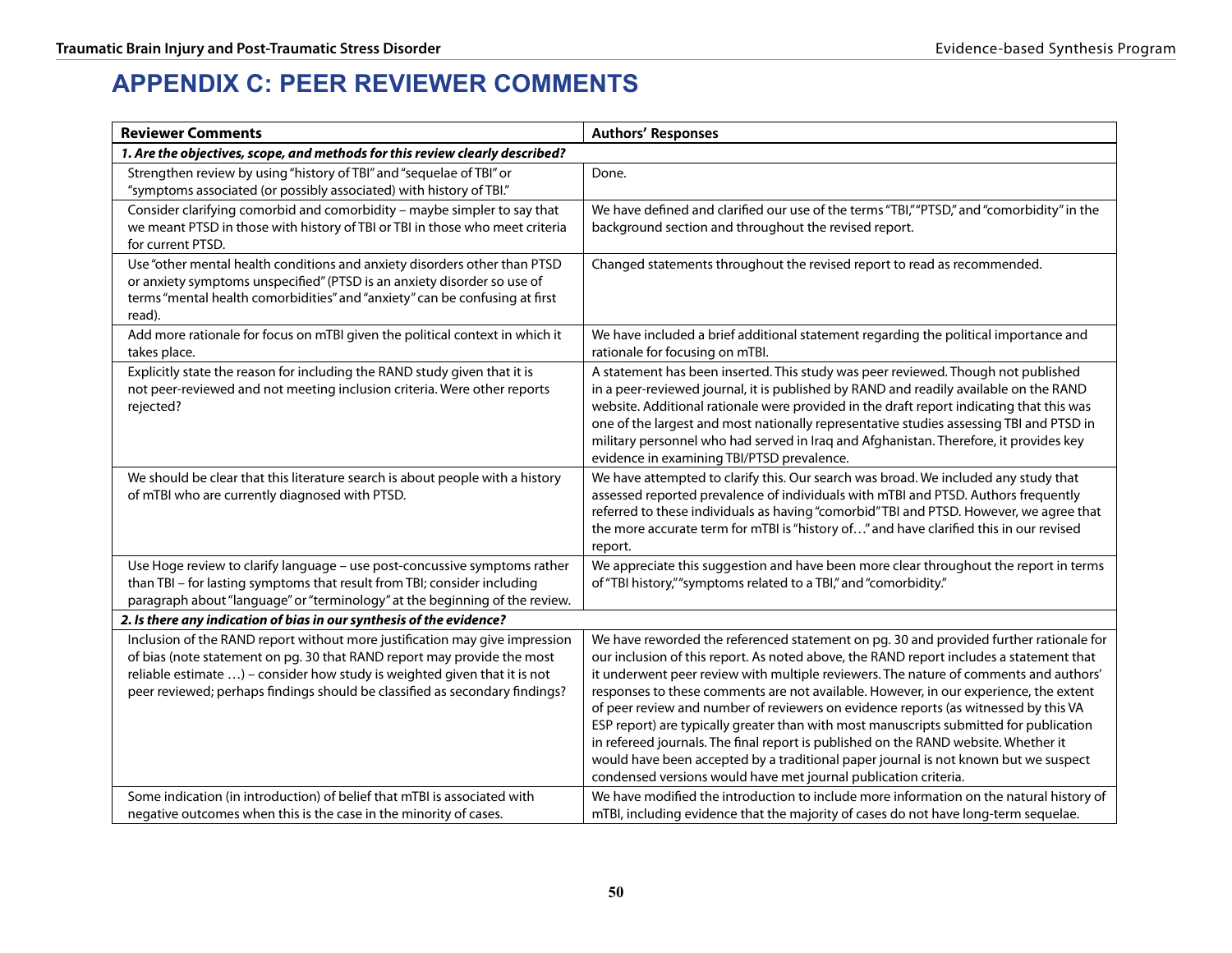| <b>Reviewer Comments</b>                                                                                                                                                                                                                                                                                                                                                                                                                                                                                                                                                                                                                                                                                                                                                                              | <b>Authors' Responses</b>                                                                                                                                                                                                                                                                                                                                                                                                                                                                                                                                                                                                                                                                                                                                                                                                                                          |  |
|-------------------------------------------------------------------------------------------------------------------------------------------------------------------------------------------------------------------------------------------------------------------------------------------------------------------------------------------------------------------------------------------------------------------------------------------------------------------------------------------------------------------------------------------------------------------------------------------------------------------------------------------------------------------------------------------------------------------------------------------------------------------------------------------------------|--------------------------------------------------------------------------------------------------------------------------------------------------------------------------------------------------------------------------------------------------------------------------------------------------------------------------------------------------------------------------------------------------------------------------------------------------------------------------------------------------------------------------------------------------------------------------------------------------------------------------------------------------------------------------------------------------------------------------------------------------------------------------------------------------------------------------------------------------------------------|--|
| No; wondered why CH was a reviewer when he was a contributor with study;<br>probably wanted unbiased reviewer; CH's research is controversial as noted<br>on pg. 2.                                                                                                                                                                                                                                                                                                                                                                                                                                                                                                                                                                                                                                   | Reviewers frequently have a bias. Often our goal is to seek a selection of reviewers that<br>will ensure a broad range of opinions and comments. Prior publication history does not<br>disqualify a reviewer. In general, we select reviewers without disclosure of the names of<br>other reviewers, including the TAP members.                                                                                                                                                                                                                                                                                                                                                                                                                                                                                                                                    |  |
| 3. Are there any studies on the epidemiology, assessment, or treatment of TBI/PTSD that we may have overlooked?                                                                                                                                                                                                                                                                                                                                                                                                                                                                                                                                                                                                                                                                                       |                                                                                                                                                                                                                                                                                                                                                                                                                                                                                                                                                                                                                                                                                                                                                                                                                                                                    |  |
| Suggest including Bryant study (Ref #83) in Exec. Summary (80% TBI subjects<br>go on to develop PTSD).                                                                                                                                                                                                                                                                                                                                                                                                                                                                                                                                                                                                                                                                                                | The referenced study was included under secondary findings because it did not meet<br>the study inclusion criteria (did not include participants with probable or diagnosed<br>PTSD), which were developed a priori in consultation with our TAP. Consistent with<br>previous ESP report formats, we did not include secondary findings in our Executive<br>Summary.                                                                                                                                                                                                                                                                                                                                                                                                                                                                                               |  |
| Terrio et al. paper.                                                                                                                                                                                                                                                                                                                                                                                                                                                                                                                                                                                                                                                                                                                                                                                  | The suggested paper did not meet the study inclusion criteria (did not include data on<br>probable or diagnosed PTSD).                                                                                                                                                                                                                                                                                                                                                                                                                                                                                                                                                                                                                                                                                                                                             |  |
| Terrio (if PTSD).                                                                                                                                                                                                                                                                                                                                                                                                                                                                                                                                                                                                                                                                                                                                                                                     | We have updated our search through June, 2009. The following additional studies met<br>inclusion criteria and were added to the evidence synthesis review: Brenner et al., 2009;<br>Chalton et al., 2009; and Mora et al., 2009.                                                                                                                                                                                                                                                                                                                                                                                                                                                                                                                                                                                                                                   |  |
| 4. Additional comments                                                                                                                                                                                                                                                                                                                                                                                                                                                                                                                                                                                                                                                                                                                                                                                |                                                                                                                                                                                                                                                                                                                                                                                                                                                                                                                                                                                                                                                                                                                                                                                                                                                                    |  |
| Question 1 re comorbid TBI and PTSD is flawed; TBI is acute injury event<br>while PTSD requires symptoms and impairment existing for a defined period<br>of time AFTER the traumatic event; it would be correct to ask how often a TBI<br>injury event may precede the onset of PTSD and whether TBI is a risk factor<br>for PTSD; association may or may not be causal; it also would be correct<br>to ask about comorbidity between PTSD and the sequelae or persistent<br>symptoms/impairment resulting from TBI injury event; need accepted and<br>valid case definition of sequelae attributed to mTBI/concussion; need to<br>examine how strong the evidence is for causal association between mTBI/<br>concussion and persistent symptoms, sequelae, or impairment (see recent<br>IOM report). | The questions addressed in this evidence synthesis review were developed with<br>considerable input from the VA ESP and specifically our TAP, with the purpose of<br>addressing key questions of clinical and health policy importance and to inform the<br>work of a VA consensus conference on this topic. We agree with the reviewer that the<br>term "comorbid TBI and PTSD" is problematic especially when referring to mTBI. We had<br>discussed the controversy surrounding this issue in our Introduction, Discussion and<br>Future Research Recommendations sections. We have reviewed and further clarified<br>these issues in the revised report. We strongly believe, and included in both our oral<br>presentation at the consensus conference and in this report, that future research is<br>needed to address the issues described by the reviewer. |  |
| It is correct to ask about how PTSD may affect, mediate, or confound the<br>expression of symptoms attributed to an mTBI/concussion event (see 2008<br>NEJM); requires case-definition for dependent variable under study (e.g.,<br>symptom sequelae).                                                                                                                                                                                                                                                                                                                                                                                                                                                                                                                                                | We agree and have spoken to this in our Limitations and Future Research<br>Recommendations sections.                                                                                                                                                                                                                                                                                                                                                                                                                                                                                                                                                                                                                                                                                                                                                               |  |
| Report incorrectly applies the term prevalence; prevalence cannot be<br>determined using the current definitions; technically correct to present the<br>prevalence of PTSD in study participant who had a history of TBI (should<br>not use present tense - see Figure 3); never correct to present prevalence<br>of PTSD in those with TBI since TBI definition refers to past injury event (see<br>Figure 2); figure should show prevalence of comorbid PTSD and persistent<br>symptoms/sequelae attributed to TBI; lack of clarity by not separating mTBI<br>from moderate and severe TBI for Question 1; inconsistent with Questions 2<br>and $3.$                                                                                                                                                | We have clarified throughout the revised report our intent to examine the prevalence<br>of PTSD in individuals with a history of TBI. Our background clarifies that we addressed<br>TBI with an emphasis on mTBI. For KQ1, we sought to examine prevalence of PTSD in<br>individuals with a history of mTBI versus moderate or severe TBI. As such, our figures<br>denote (when authors provided such information) the prevalence of mTBI history<br>separate from moderate or severe TBI. For KQ2 and KQ3, we sought to assess diagnostic<br>accuracy and treatment effectiveness versus harms for adults specifically with mTBI<br>history who have PTSD.                                                                                                                                                                                                        |  |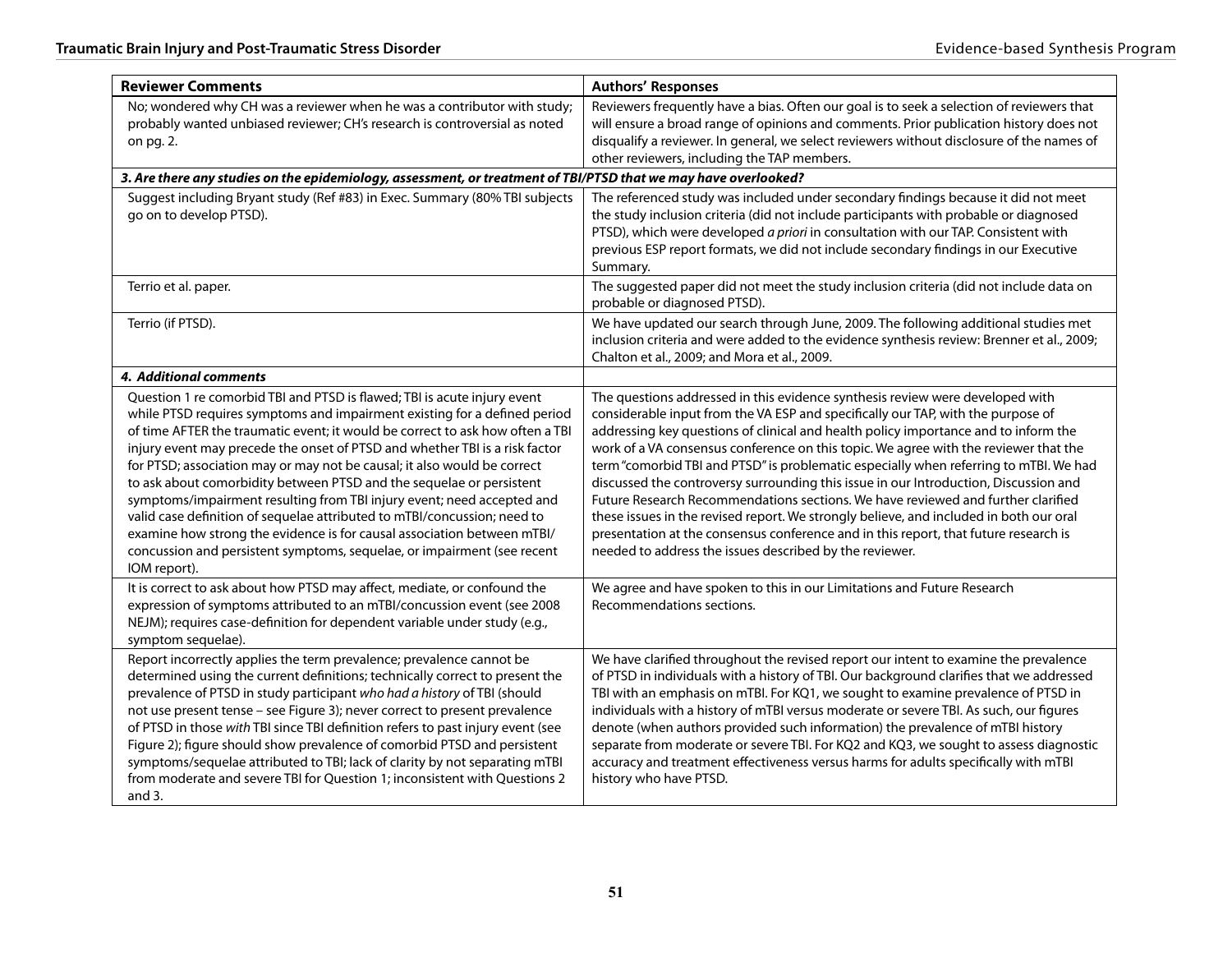| <b>Reviewer Comments</b>                                                                                                                                                                                                                                                                                                                                                                    | <b>Authors' Responses</b>                                                                                                                                                                                                                                                                                                                                                                                               |
|---------------------------------------------------------------------------------------------------------------------------------------------------------------------------------------------------------------------------------------------------------------------------------------------------------------------------------------------------------------------------------------------|-------------------------------------------------------------------------------------------------------------------------------------------------------------------------------------------------------------------------------------------------------------------------------------------------------------------------------------------------------------------------------------------------------------------------|
| Questions 2 and 3 are flawed for the same reasons; the mTBI/concussion<br>(past injury event) cannot (and should not) be the focus of diagnosis and<br>treatment at time PTSD is diagnosed; questions would only be valid if asked<br>about accuracy or diagnosis and treatment of sequelae of mTBI/concussion<br>in presence of PTSD (with definition of sequelae)                         | We disagree.                                                                                                                                                                                                                                                                                                                                                                                                            |
| Need consistent and accurate terminology in characterizing the sequelae<br>attributed to concussion/mTBI; "post-concussive symptoms" encompasses<br>the entire spectrum of physical, neurocognitive, and behavioral symptoms<br>attributed to concussion/mTBI; need agreement on the nature of the<br>symptoms - medical, functional somatic syndromes, or related conditions.              | We agree and have clarified our wording throughout the report.                                                                                                                                                                                                                                                                                                                                                          |
| Report addresses questions that cannot be answered; questions are ill-<br>conceived; need to first address limitations of current concussion/mTBI<br>definition, derive valid case definition for sequelae attributed to concussion/<br>mTBI, and broaden the focus beyond PTSD.                                                                                                            | We agree that future research is needed to address limitations of current case definitions<br>of mTBI. This has been discussed in the report. As noted above, we disagree that the key<br>questions were ill-conceived.                                                                                                                                                                                                 |
| Classification or designation of TBI as an event, diagnosis, sequelae<br>confusing; suggest careful editing, defining of terms, and rephrasing/<br>reframing of results to address these concerns.                                                                                                                                                                                          | We thank the reviewer and have edited the report to address these concerns.                                                                                                                                                                                                                                                                                                                                             |
| <b>EXECUTIVE SUMMARY</b>                                                                                                                                                                                                                                                                                                                                                                    |                                                                                                                                                                                                                                                                                                                                                                                                                         |
| Restate key questions in results section.                                                                                                                                                                                                                                                                                                                                                   | We attempted to follow a standard VA ESP report format and have not restated key<br>questions in the results section of the Executive Summary. However, key questions are<br>restated in the Results section of the main report.                                                                                                                                                                                        |
| 8% cut-off for <18 years old unclear - need to state rationale (make change<br>in full report also).                                                                                                                                                                                                                                                                                        | We have edited the report to reflect our 10% cut-off for children <18 years of age.                                                                                                                                                                                                                                                                                                                                     |
| - INTRODUCTION/BACKGROUND                                                                                                                                                                                                                                                                                                                                                                   |                                                                                                                                                                                                                                                                                                                                                                                                                         |
| Acknowledge that symptoms associated with mTBI in civilian cases generally<br>resolve within weeks to months (1 <sup>st</sup> paragraph of intro gives impression that<br>mTBI is typically associated with negative outcomes).                                                                                                                                                             | We have edited this section to include evidence on the natural history of mTBI.                                                                                                                                                                                                                                                                                                                                         |
| First sentence of 4 <sup>th</sup> paragraph in background is inaccurate ("making an<br>accurate diagnosis "); think what was meant was "determining etiology<br>of presenting problems in individuals who have a history of TBI and PTSD";<br>paragraph gives impression that symptoms are needed for TBI diagnosis and<br>that persistent symptoms are common in mTBI (suggest reworking). | We appreciate the reviewer's suggestion and have reworked the referenced paragraph.                                                                                                                                                                                                                                                                                                                                     |
| Research on usefulness of education for mTBI is limited to education within a<br>relatively short time period post-injury.                                                                                                                                                                                                                                                                  | We have edited the relevant paragraph to address this comment.                                                                                                                                                                                                                                                                                                                                                          |
| Page 5 second paragraph difficult to follow.                                                                                                                                                                                                                                                                                                                                                | We have clarified this paragraph.                                                                                                                                                                                                                                                                                                                                                                                       |
| May want to include DoD/VA definition of TBI in addition to CDC definition<br>(Policy Memo October 2007).                                                                                                                                                                                                                                                                                   | Because the operational definitions are similar, we have retained the CDC definition in<br>the report.                                                                                                                                                                                                                                                                                                                  |
| Did it matter whether diagnosis of mTBI was first followed by PTSD? Does it<br>matter where initial evaluation starts  mental health or neurology?                                                                                                                                                                                                                                          | We noted in the report that the reported prevalence of TBI/PTSD was highly dependent<br>on the construction of the cohort, method and timing of ascertainment, and definitions<br>of disease/injury. The current literature is insufficient to determine whether timing of<br>event/diagnosis influences outcomes or if there are clinically important differences<br>according to where the initial evaluation starts. |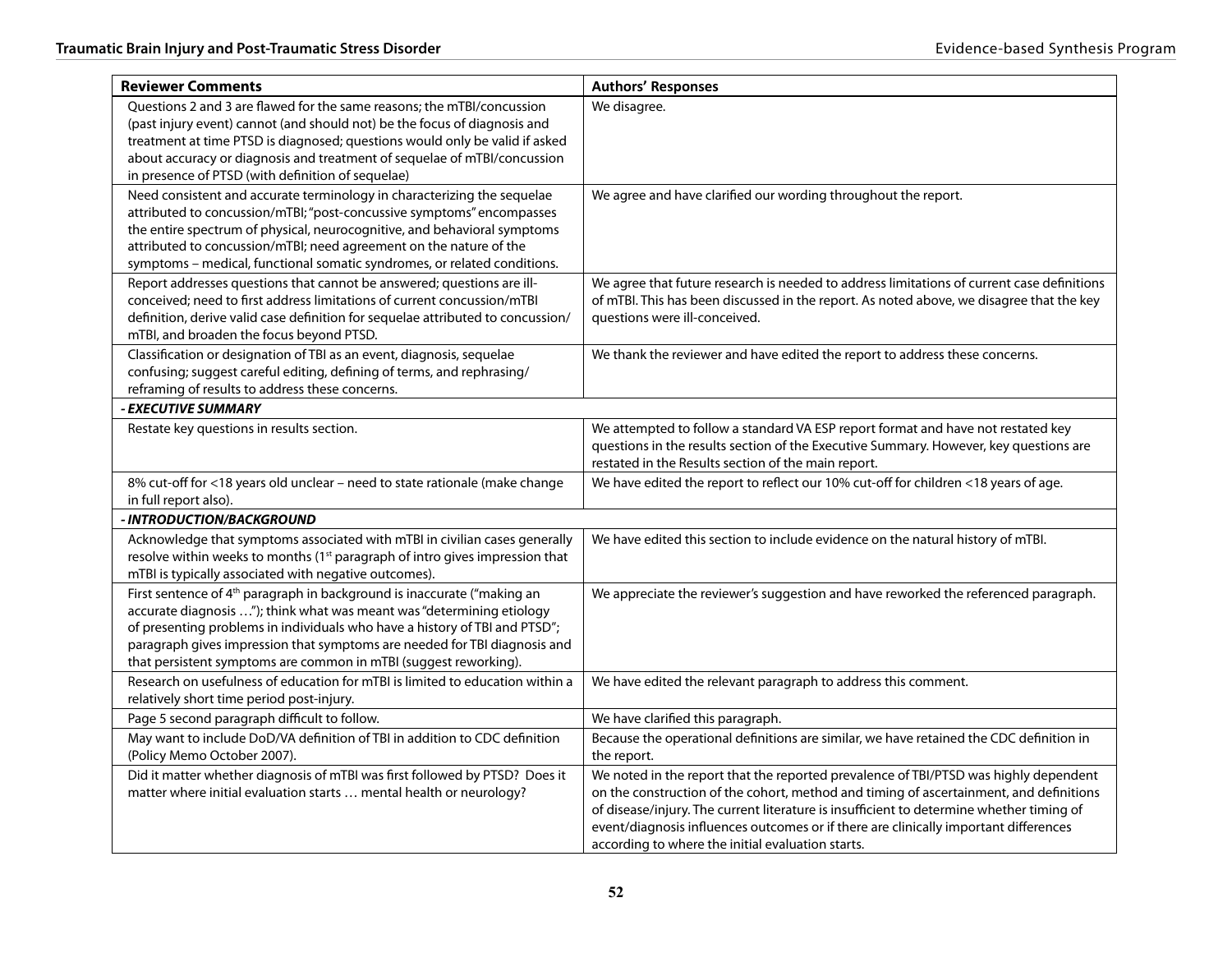| <b>Reviewer Comments</b>                                                                                                                                                                                                                                                                                                                                                                                    | <b>Authors' Responses</b>                                                                                                                                                                                                                                                                                                                                                                                                                                                                                                                                                                                                                                                                                                                                |
|-------------------------------------------------------------------------------------------------------------------------------------------------------------------------------------------------------------------------------------------------------------------------------------------------------------------------------------------------------------------------------------------------------------|----------------------------------------------------------------------------------------------------------------------------------------------------------------------------------------------------------------------------------------------------------------------------------------------------------------------------------------------------------------------------------------------------------------------------------------------------------------------------------------------------------------------------------------------------------------------------------------------------------------------------------------------------------------------------------------------------------------------------------------------------------|
| Comparison chart (pg 3) - several items are controversial.                                                                                                                                                                                                                                                                                                                                                  | Unclear comment. We have included the chart as a direct extraction from a published<br>article that we reference. We believe it is important for the reader to have a full range<br>of information. We have included in the text some background on the controversies<br>surrounding case definitions.                                                                                                                                                                                                                                                                                                                                                                                                                                                   |
| Page 4, nice discussion between screening measures and clinician confirmed<br>diagnosis; also important to mention that VA TBI screening is symptomatic<br>probable TBI (true incidence is difficult to ascertain because positive TBI<br>should be designated as such with or without continued symptoms); VA/<br>DoD report a positive TBI screen as a symptomatic positive patient with<br>probable TBI. | We thank the reviewer and have included a statement about the VA/DOD screening.                                                                                                                                                                                                                                                                                                                                                                                                                                                                                                                                                                                                                                                                          |
| <b>METHODS</b>                                                                                                                                                                                                                                                                                                                                                                                              |                                                                                                                                                                                                                                                                                                                                                                                                                                                                                                                                                                                                                                                                                                                                                          |
| Add special section outlining and addressing some of the issues CH raises.                                                                                                                                                                                                                                                                                                                                  | We have added further information to the Discussion section. Our Future Research<br>Recommendations section had previously discussed these issues.                                                                                                                                                                                                                                                                                                                                                                                                                                                                                                                                                                                                       |
| <b>RESULTS</b>                                                                                                                                                                                                                                                                                                                                                                                              |                                                                                                                                                                                                                                                                                                                                                                                                                                                                                                                                                                                                                                                                                                                                                          |
| More interested in prevalence of PTSD in a particular group of veterans who<br>have suffered TBI than the overall prevalence of comorbid PTSD and TBI in<br>the overall sample.                                                                                                                                                                                                                             | We reported the findings according to our key questions where data were available from<br>published evidence. We have included a separate figure presenting data on prevalence<br>of PTSD specifically in veterans with a history of mTBI.                                                                                                                                                                                                                                                                                                                                                                                                                                                                                                               |
| RAND study and additional 5 studies not published? If published, why not<br>included with other studies/manuscripts?                                                                                                                                                                                                                                                                                        | See our comment above regarding our rationale for including the RAND study. There<br>were 31 unique published studies and the RAND report included in the evidence review.<br>The other 5 publications met inclusion criteria but described the same study population<br>as one of the 31 "unique" studies.                                                                                                                                                                                                                                                                                                                                                                                                                                              |
| Flow diagram (fig 1) - what does "probable TBI/PTSD not included" mean?<br>(clarify or reword).                                                                                                                                                                                                                                                                                                             | We have clarified this in the diagram. This meant that individuals with a probable history<br>of TBI and/or probable PTSD (as defined in our Methods section) were not included in<br>the study and thus the study did not meet our evidence report inclusion criteria.                                                                                                                                                                                                                                                                                                                                                                                                                                                                                  |
| Would like to see table of 28 included studies earlier, including study design,<br>quality rating, and population studied (perhaps grouped by population<br>studied as in Table 2); this would be more helpful than current Table 1.                                                                                                                                                                        | We placed the table in the appendix consistent with the ESP report template. The<br>quality ratings did not directly apply to these studies and we discussed issues regarding<br>applicability.                                                                                                                                                                                                                                                                                                                                                                                                                                                                                                                                                          |
| Would like to see more description and summarization of the findings from<br>higher quality or more relevant studies rather than limited information<br>including ranges across all studies                                                                                                                                                                                                                 | We have attempted to do this through our emphasis on the RAND report. Relevant<br>to the military and veteran population, this study was the most population-based as<br>investigators attempted to contact a random sample of military veterans across the<br>United States. Additionally, investigators used detailed, previously-established methods<br>for conducting phone interviews. We disagree that providing ranges across studies is not<br>helpful. These help to show the variation in the literature that may result from studies<br>employing different methods for cohort creation, case ascertainment and timing, and<br>definitions of disease/injury. Therefore it is instructive in establishing future research<br>recommendations. |
| - ACTIVE RESEARCH                                                                                                                                                                                                                                                                                                                                                                                           |                                                                                                                                                                                                                                                                                                                                                                                                                                                                                                                                                                                                                                                                                                                                                          |
| Did not identify any RCTs rather than state that there are none                                                                                                                                                                                                                                                                                                                                             | We have edited accordingly.                                                                                                                                                                                                                                                                                                                                                                                                                                                                                                                                                                                                                                                                                                                              |
| More info on methods for Active Research - How many e-mails (effort to<br>secure responses?); type of response from non-VA investigators; portfolio<br>mgrs other than HSR&D?                                                                                                                                                                                                                               | A brief statement has been inserted. We acknowledge that our methods likely do not<br>achieve rigorous scientific quality measures. This was an attempt to identify with limited<br>resources high profile active research. The purpose was to guide policy makers, funders,<br>and researchers to ongoing studies and assist in future research planning.                                                                                                                                                                                                                                                                                                                                                                                               |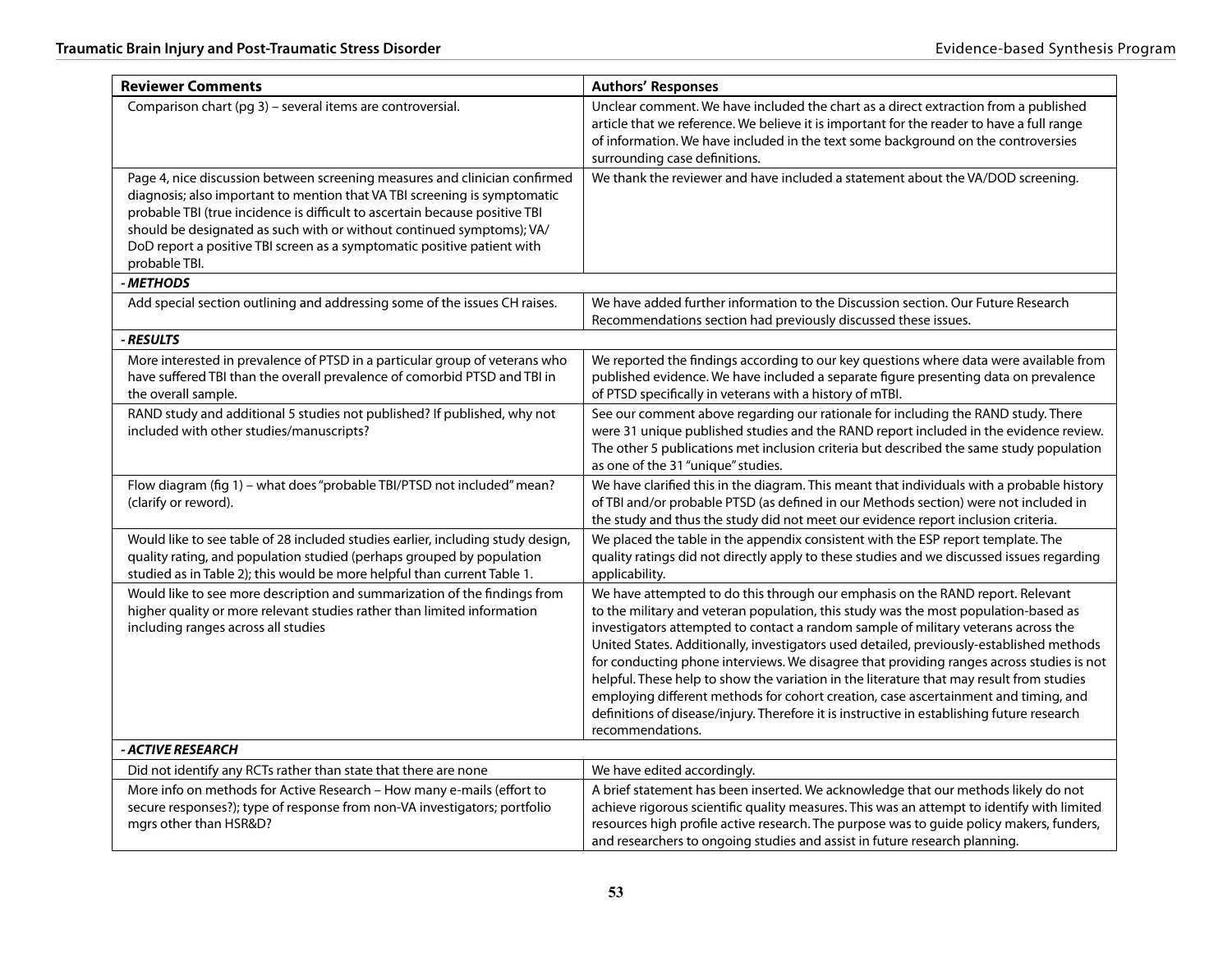| <b>Reviewer Comments</b>                                                                                                                                                                                                                                                       | <b>Authors' Responses</b>                                                                                                                                                                                                                                                                                                                                                                                                                                                                                                                                                                                                                                                                                                       |  |  |
|--------------------------------------------------------------------------------------------------------------------------------------------------------------------------------------------------------------------------------------------------------------------------------|---------------------------------------------------------------------------------------------------------------------------------------------------------------------------------------------------------------------------------------------------------------------------------------------------------------------------------------------------------------------------------------------------------------------------------------------------------------------------------------------------------------------------------------------------------------------------------------------------------------------------------------------------------------------------------------------------------------------------------|--|--|
| - FUTURE RESEARCH                                                                                                                                                                                                                                                              |                                                                                                                                                                                                                                                                                                                                                                                                                                                                                                                                                                                                                                                                                                                                 |  |  |
| Add to future research (pg 31) the need to review "systems issues" and<br>coordination with different specialties - there is a real need to figure out<br>ways to get the various specialties together to do treatment planning (Batten<br>& Pollack, 2008 discuss this need). | We appreciate this suggestion and have added this suggestion to our Discussion.                                                                                                                                                                                                                                                                                                                                                                                                                                                                                                                                                                                                                                                 |  |  |
| Explicit recommendations that researchers come to a consensus as to<br>measures to be used in this research so that findings can be pooled/<br>compared more easily.                                                                                                           | We agree with this suggestion and have clarified this section in our Discussion.                                                                                                                                                                                                                                                                                                                                                                                                                                                                                                                                                                                                                                                |  |  |
| Don't understand ascertainment bias; term "overlapping conditions" is<br>confusing; don't understand 1 <sup>st</sup> sentence of last paragraph (p 31).                                                                                                                        | We have attempted to clarify these parts of the Discussion section. Ascertainment bias<br>refers to problems with how the cases were defined, identified, and enrolled in a given<br>study that could systematically skew the association(s) under investigation. This could<br>occur because of selection of non-representative study populations, non-representative<br>study participants, timing of the case assessment relative to the injury event, or<br>individuals being aware of the purpose of the assessment and potential gains/harms<br>from a certain response. Each of these alone could potentially result in study outcomes<br>that are biased and not truly reflective of the actual prevalence of TBI/PTSD. |  |  |
| - OVERALL                                                                                                                                                                                                                                                                      |                                                                                                                                                                                                                                                                                                                                                                                                                                                                                                                                                                                                                                                                                                                                 |  |  |
| Overall, the manuscript is very well written. Thanks for doing this.                                                                                                                                                                                                           | We thank the reviewers for their guidance and positive feedback.                                                                                                                                                                                                                                                                                                                                                                                                                                                                                                                                                                                                                                                                |  |  |
| I am impressed with this comprehensive report and I found the figures and<br>tables very useful!                                                                                                                                                                               | Thank you.                                                                                                                                                                                                                                                                                                                                                                                                                                                                                                                                                                                                                                                                                                                      |  |  |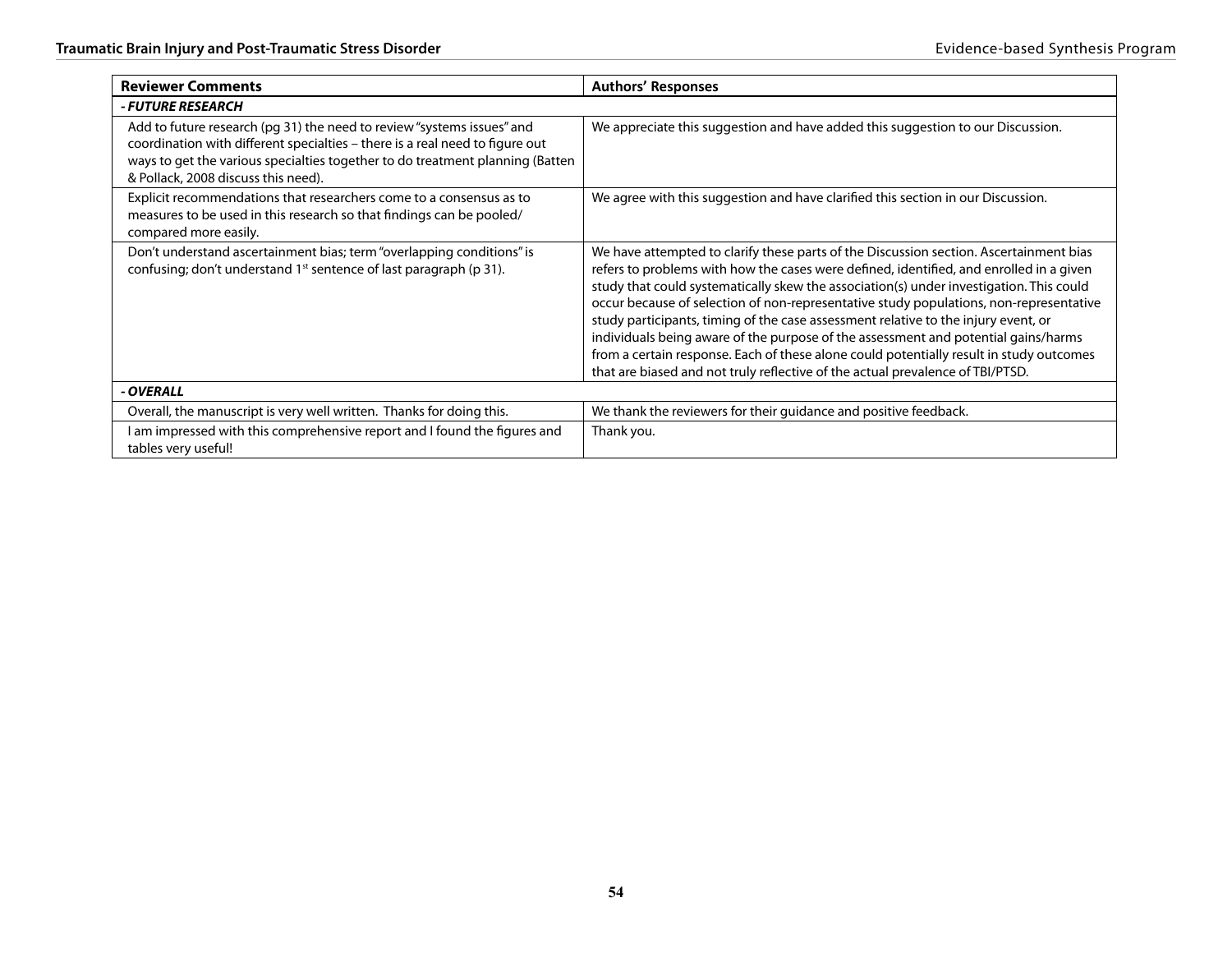# **Appendix D: EVIDENCE TABLES**

**TABLE 1. Details of published studies evaluated in Key Question 1**

| Study/<br>Country                                   | <b>Study</b><br>design and<br>population                                                     | n                                                            | <b>Characteristics of participants</b>                                                                                                                                                                                                                                                                                                                                                                                                                                          | <b>Prevalence of</b><br><b>TBI history with</b><br><b>PTSD</b>                                                                                       | <b>Traumatic brain</b><br>injury definition/<br>measure      | <b>Post-traumatic</b><br>stress disorder<br>assessment           |
|-----------------------------------------------------|----------------------------------------------------------------------------------------------|--------------------------------------------------------------|---------------------------------------------------------------------------------------------------------------------------------------------------------------------------------------------------------------------------------------------------------------------------------------------------------------------------------------------------------------------------------------------------------------------------------------------------------------------------------|------------------------------------------------------------------------------------------------------------------------------------------------------|--------------------------------------------------------------|------------------------------------------------------------------|
| <b>Brenner</b><br>200980<br>United<br><b>States</b> | Cross-sectional<br>Veterans<br>receiving services<br>related to TBI<br>and/or PTSD           | N=72; 82%<br>$(n=59)$ with<br>TBI; 63% with<br>PTSD $(n=45)$ | Data for all study subjects<br>Trauma etiology: NR<br>TBI severity: 46% mild; 17% moderate; 36% severe<br>Time of assessment or since trauma: Median = 23<br>vears (1-53)<br>Mean age: 52 (9.7) years<br><b>Women: 10%</b><br>Race: Caucasian 65%; Hispanic 19%; African<br>American 10%; Other 4%<br>Education: Less than high school 3%; high school<br>graduate 26%; more than high school 71%<br>Pain: NR<br>Other mental health conditions: NR                             | 44% (n=32) of all<br>subjects<br>[89% of subjects]<br>with mild TBI; 36%<br>of subjects with<br>moderate TBI; 19%<br>of severe TBII                  | Interview and<br>chart review.                               | <b>Structured Clinical</b><br>Interview for DSM-IV<br>(SCID-IV). |
| Chalton<br>200981<br>United<br>Kingdom              | Cross-sectional<br>Patients recruited<br>from a hospital<br>outpatient head<br>injury clinic | $N=21$ ; all TBI                                             | Data for all study subjects<br>Trauma etiology: MVC 43%; fall 29%; assault 24%;<br>work-related accident 5%<br>TBI severity: 19% mild; 19% moderate; 62%<br>severe<br>Time of assessment or since trauma: 3-359 mos<br>$(median = 14)$<br>Mean age: 42.90 (10.98)<br><b>Women: 33%</b><br>Race: NR<br>Education: 12.61 (2.85) years<br>Pain: NR<br>Other mental health conditions: 60% anxious<br>(30% mild; 30% moderate or severe); 35%<br>depressed (15% mild; 15% moderate) | $14\%$ (n=3) of all<br>subjects<br>[0% of subjects]<br>with mild TBI; 50%<br>of subjects with<br>moderate TBI; 8%<br>of subjects with<br>severe TBI] | Retrospective<br>assessment of<br>post-traumatic<br>amnesia. | Clinician<br><b>Administered PTSD</b><br>Scale (CAPS).           |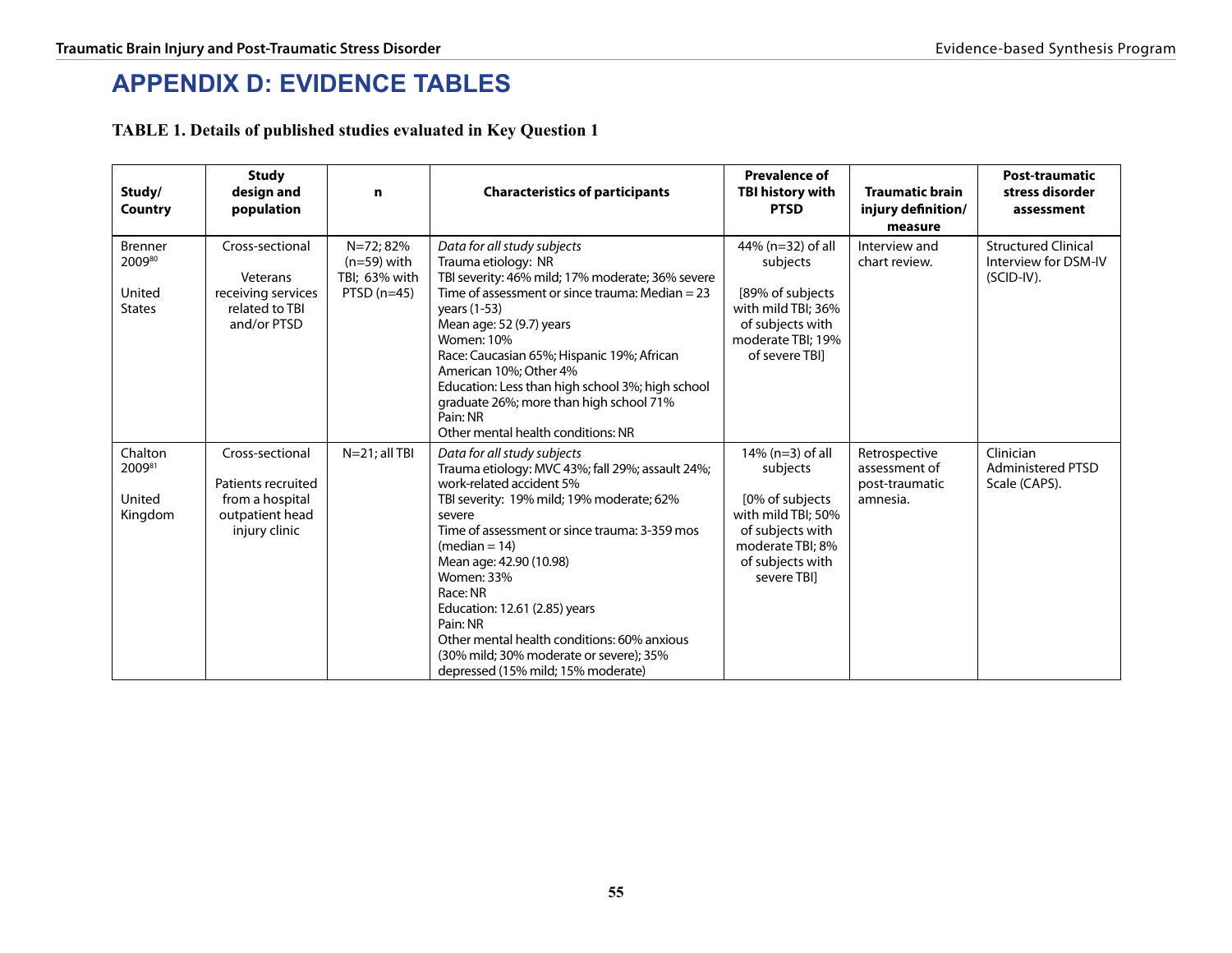| Study/<br><b>Country</b>                           | <b>Study</b><br>design and<br>population                                                                                                                                                                       | n                                                                    | <b>Characteristics of participants</b>                                                                                                                                                                                                                                                                                                                                                                                                                                                      | <b>Prevalence of</b><br><b>TBI history with</b><br><b>PTSD</b>                                                    | <b>Traumatic brain</b><br>injury definition/<br>measure                                                                                                                                                                                                 | <b>Post-traumatic</b><br>stress disorder<br>assessment                                |
|----------------------------------------------------|----------------------------------------------------------------------------------------------------------------------------------------------------------------------------------------------------------------|----------------------------------------------------------------------|---------------------------------------------------------------------------------------------------------------------------------------------------------------------------------------------------------------------------------------------------------------------------------------------------------------------------------------------------------------------------------------------------------------------------------------------------------------------------------------------|-------------------------------------------------------------------------------------------------------------------|---------------------------------------------------------------------------------------------------------------------------------------------------------------------------------------------------------------------------------------------------------|---------------------------------------------------------------------------------------|
| Mora 200982<br>United<br><b>States</b>             | Cross-sectional<br>Record review of<br>OEF/OIF soldiers<br>with and without<br>blast injuries<br>treated at the<br><b>United States</b><br>Army Institute of<br><b>Surgical Research</b><br><b>Burn Center</b> | $n = 119$<br>22% with<br>PTSD; 18%<br>with TBI (all<br>but one mTBI) | Data for all study subjects<br>Trauma etiology: Military 100%<br>TBI severity: Mild 95%; severe 5% $(n=1)$<br>Time of assessment or since trauma: 193.7 (171.9)<br>days for blast injury group; 189.7 (175.2) days for<br>no blast injury group<br>Mean age: 26.3 (6.1) for blast injury group; 25.9<br>(6.0) for no blast injury group<br>Women: 15% blast injury group; 4% no blast<br>injury group<br>Race: NR<br><b>Education: NR</b><br>Pain: NR<br>Other mental health conditions: NR | $6\%$ (n=7) of all<br>subjects; 35% of<br>mTBI subjects<br>(PTSD status for<br>1 severe TBI case<br>not reported) | Record review, loss<br>of consciousness<br>served as<br>definition for mTBI.                                                                                                                                                                            | Self report through<br>PCL-M (> 44 required<br>for PTSD diagnosis).                   |
| Gaylord<br>200852<br>United<br><b>States</b>       | Cross-sectional<br>Service members<br>identified<br>through Trauma<br><b>Burn Registry</b>                                                                                                                     | $n=76.$<br>31 with TBI                                               | Data for all study subjects<br>Burned veterans, TBI vs. no TBI<br>Trauma etiology: Combat (blast and burn)<br>100%<br>TBI severity: mild 100%<br>Time of assessment or since trauma: NR<br>Mean age: 26<br>Women: 4%<br>Race: NR<br><b>Education: NR</b><br>Pain: NR<br>Other mental health conditions: NR                                                                                                                                                                                  | 18% (n=14) of all<br>subjects; 45% of<br>TBI subjects                                                             | Medical records<br>and clinical<br>interviews.<br>Glasgow Coma<br>Scale ( $\geq$ 13), loss<br>of consciousness<br>$(<$ 30 mins) and/<br>or post-traumatic<br>amnesia ( $\leq$ 24 h).                                                                    | Self-report through<br>PTSD Checklist<br>(PCL-M). Score of 44+<br>indicative of PTSD. |
| Ruff 2008 <sup>53</sup><br>United<br><b>States</b> | Cross-sectional<br>Subjects<br>evaluated as<br>part of care in VA<br><b>Medical Center</b>                                                                                                                     | $n=126;$<br>all TBI                                                  | Data for all study subjects<br>OEF/OIF war veterans<br>Trauma etiology: Combat (blast) 100%<br>TBI severity: mild 100%<br>Time of assessment or since trauma: 30 mos<br>(range 8 mos - 4.5 years)<br>Mean age: NR<br>Gender: NR<br>Race: NR<br><b>Education: NR</b><br>Pain: 63% (headache)<br>Other mental health conditions: NR                                                                                                                                                           | 66% (n=83) of all<br>subjects                                                                                     | Administrative<br>data based on<br>positive Veterans<br>Affairs (VA)<br>4-item TBI screen,<br>including loss of<br>consciousness<br>$(<$ 30 mins) and/<br>or post-traumatic<br>amnesia $(< 24 h)$<br>and/or alteration<br>of consciousness<br>(< 24 h). | Self-report through<br>PCL. Score of 50+<br>indicative of PTSD.                       |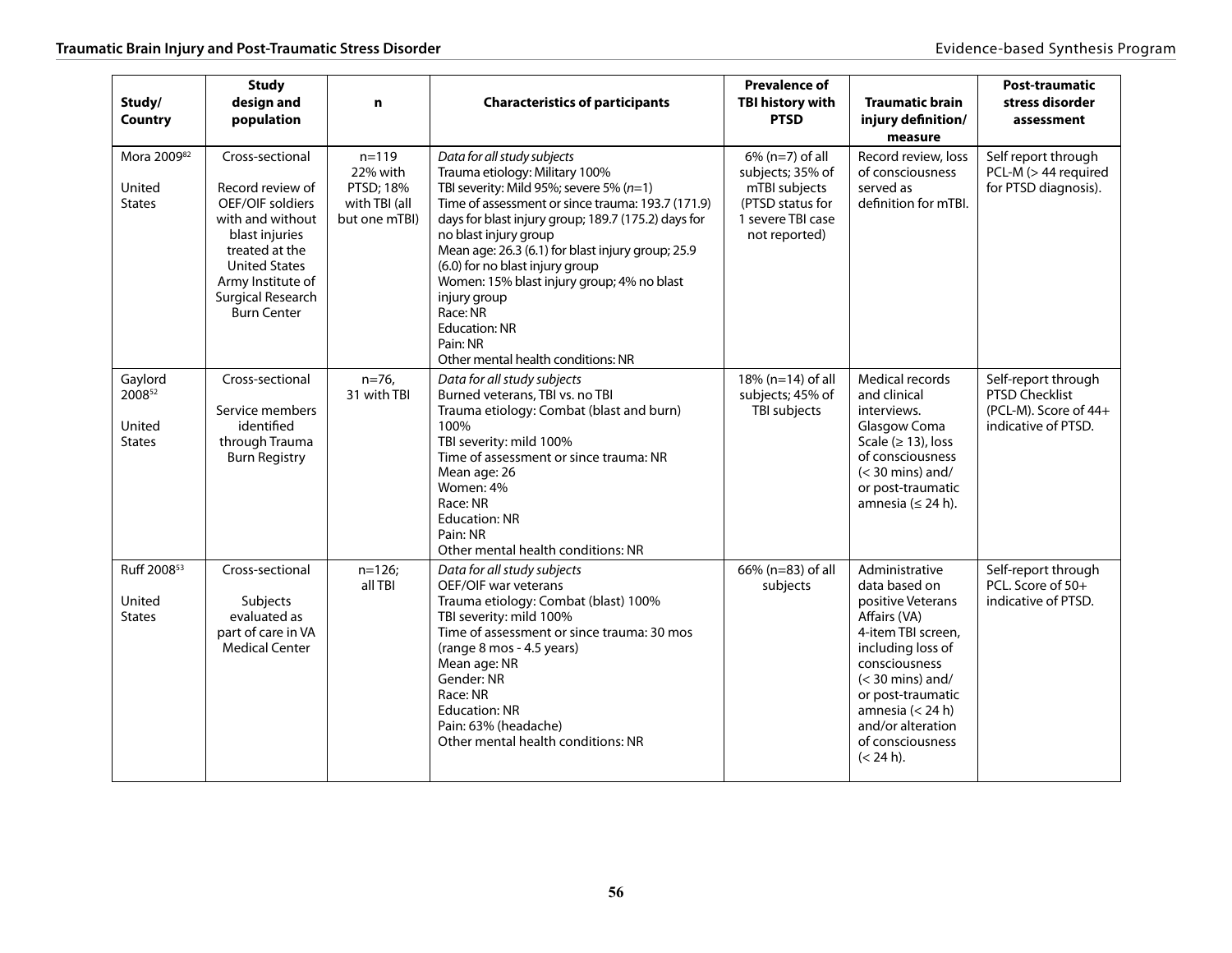| Study/<br><b>Country</b>                                        | <b>Study</b><br>design and<br>population                                                                                                | $\mathbf n$                                                        | <b>Characteristics of participants</b>                                                                                                                                                                                                                                                                                                                                                                                                                                                                          | <b>Prevalence of</b><br>TBI history with<br><b>PTSD</b>  | <b>Traumatic brain</b><br>injury definition/<br>measure                                                                                                          | Post-traumatic<br>stress disorder<br>assessment                                 |
|-----------------------------------------------------------------|-----------------------------------------------------------------------------------------------------------------------------------------|--------------------------------------------------------------------|-----------------------------------------------------------------------------------------------------------------------------------------------------------------------------------------------------------------------------------------------------------------------------------------------------------------------------------------------------------------------------------------------------------------------------------------------------------------------------------------------------------------|----------------------------------------------------------|------------------------------------------------------------------------------------------------------------------------------------------------------------------|---------------------------------------------------------------------------------|
| Hoge 2008 <sup>22</sup><br>United<br><b>States</b>              | Cross-sectional<br>Army infantry<br>soldiers surveyed<br>while on duty                                                                  | $n = 2525$<br>819 injured;<br>384 with TBI.<br>1706 not<br>injured | Data for all study subjects<br>Iraq war veterans<br>Trauma etiology (subjects with TBI, can<br>have more than one source of injury): Blast/<br>explosion 75%; fall 29%; MVC 22%<br>TBI severity: mild 100%<br>Time of assessment or since trauma: 3-4 mos<br>post-deployment<br>Mean age: NR<br>Women: 5%<br>Race: NR<br>Education: less than HS 42%; HS grad 58%<br>Pain: 30% (arm, leg, or joint pain; most<br>frequently endorsed pain); 11% (headache)<br>Other mental health conditions: Depression<br>11% | 5% (n=125) of all<br>subjects;<br>33% of TBI<br>subjects | Self-report, a) loss<br>of consciousness<br>$(n=124$ subjects);<br>and b) altered<br>mental status<br>(dazed, confused<br>loss of memory)<br>$(n=260$ subjects). | Self-report through<br>PCL. Score of 50+<br>indicative of PTSD.                 |
| Koenigs<br>200854<br>United<br><b>States</b>                    | Cohort<br>Vietnam veterans<br>in the Vietnam<br>Head Injury Study                                                                       | $n = 245;$<br>193 with TBI                                         | Data for all study subjects<br>Vietnam veterans<br>Trauma etiology: Combat 100%<br>TBI severity: penetrating 100%<br>Time of assessment or since trauma: NR<br>Mean age: NR<br>Gender: NR<br>Race: NR<br><b>Education: NR</b><br>Pain: NR<br>Other mental health conditions: NR                                                                                                                                                                                                                                 | 25% (n=62) of all<br>subjects;<br>32% of TBI<br>subjects | NR.                                                                                                                                                              | <b>Structured clinical</b><br>interview (SCID),<br>based on DSM-IV<br>criteria. |
| Schneider-<br>man 2008 <sup>55</sup><br>United<br><b>States</b> | Cross-sectional<br>Surveyed OEF/<br>OIF veterans<br>who served<br>prior to October<br>2004 and lived<br>in geographic<br>catchment area | $n=2235;$<br>275 with TBI                                          | Data for all study subjects<br>OEF/OIF war veterans<br>Trauma etiology (could have more than 1):<br>Combat 34% (blast 74%, non-blast 26%); falls<br>39%; sports/physical training 28%; MVC 20%<br>TBI severity: mild 100%<br>Time of assessment or since trauma: NR<br>Age groups: 18-25 18%; 26-30 15%; 31-35 16%;<br>36-40 17%; 41+ 38%<br>Women: 13%<br>Race: NR<br><b>Education: NR</b><br>Pain: NR<br>Other mental health conditions: NR                                                                   | 5% (n=109) of all<br>subjects;<br>39% of TBI<br>subjects | Self report, Brief<br><b>Traumatic Brain</b><br>Injury Screen.                                                                                                   | Self report through<br>PCL. Score of 50+<br>indicative of PTSD.                 |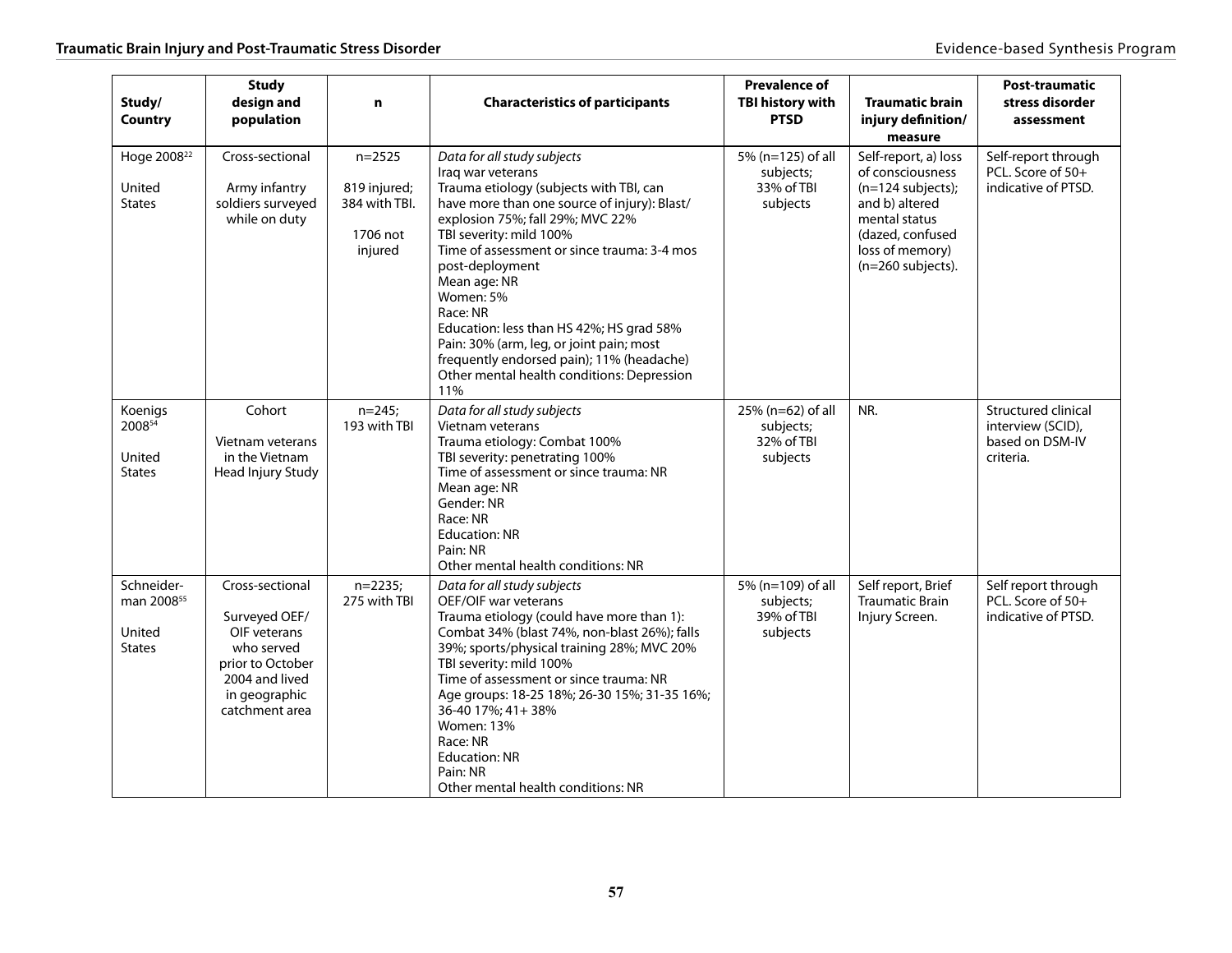| Study/<br>Country                                          | <b>Study</b><br>design and<br>population                                                                     | n                        | <b>Characteristics of participants</b>                                                                                                                                                                                                                                                                                                                                                                                                                                                                             | <b>Prevalence of</b><br>TBI history with<br><b>PTSD</b>                                                                                                                                      | <b>Traumatic brain</b><br>injury definition/<br>measure                            | Post-traumatic<br>stress disorder<br>assessment                                                                                                                            |
|------------------------------------------------------------|--------------------------------------------------------------------------------------------------------------|--------------------------|--------------------------------------------------------------------------------------------------------------------------------------------------------------------------------------------------------------------------------------------------------------------------------------------------------------------------------------------------------------------------------------------------------------------------------------------------------------------------------------------------------------------|----------------------------------------------------------------------------------------------------------------------------------------------------------------------------------------------|------------------------------------------------------------------------------------|----------------------------------------------------------------------------------------------------------------------------------------------------------------------------|
| Schwartz<br>2007;57<br>Schwartz<br>200888<br><b>Israel</b> | Case-control,<br>terror vs. non-<br>terror<br>Patients treated<br>in hospital PM&R<br>unit                   | $n = 144$<br>38 with TBI | Data for all study subjects<br>Trauma etiology: Terror subgroup - blast 70%,<br>qunshot 30%. Non-terror subgroup - MVC 82%;<br>fall 17%<br>TBI severity: mild 32%; moderate 21%; severe<br>47%<br>Time of assessment or since trauma: end of<br>rehab stay - terror $218 \pm 131$ days, non-terror<br>$152 \pm 114$ days<br>Mean age (range): 30 (9-76)<br>Women: 33%<br>Race: NR<br>Education: Less than HS 15%; HS grad 47%;<br>"student" 8%; college grad 29%<br>Pain: NR<br>Other mental health conditions: NR | 11% ( $n=16$ ) of all<br>subjects;<br>42% of TBI<br>subjects in terror<br>subgroup;<br>42% of TBI<br>subjects in non-<br>terror subgroup<br>[Prevalence not]<br>reported by TBI<br>severity] | Based on<br>Glasgow Coma<br>Scale scores and<br>brain computed<br>tomography (CT). | Semi-structured<br>interview; Revised<br>PTSD Inventory<br>(Solomon et al.,<br>1993). Instrument<br>based on Brief<br>Symptoms Inventory.                                  |
| <b>Bombardier</b><br>200658<br>United<br><b>States</b>     | Cohort<br><b>Subjects</b><br>recruited from<br>trauma hospital                                               | $n=125;$<br>all TBI      | Data for all study subjects<br>Trauma etiology: MVC 49%; assault 7%<br>TBI severity: mild 44%; moderate 30%, severe<br>27%<br>Time of assessment or since trauma: NR<br>Mean age: 43<br><b>Women: 23%</b><br>Race: white 92%; black 6%<br>Education: HS grad 85%<br>Pain: NR<br>Other mental health conditions: 71% of TBI/<br>PTSD subjects had a history of depression or<br>anxiety symptoms unspecified                                                                                                        | 11% (n=14) of all<br>subjects<br>$[9% (n=5) with$<br>mild TBI; $8\%$ (n=3)<br>with moderate TBI;<br>18% (n=6) with<br>severe TBI]                                                            | Medical record,<br>based on Glasgow<br>Coma Scale score.                           | PCL administered<br>as a structured<br>interview. Score of<br>moderate severity on<br>one intrusive, three<br>avoidant, and two<br>arousal symptoms<br>indicative of PTSD. |
| Greenspan<br>200659<br>United<br><b>States</b>             | Cohort<br>Subjects<br>identified from<br><b>TBI databases</b><br>after discharge<br>from trauma<br>hospitals | $n=198;$<br>all TBI      | Data for all study subjects<br>Trauma etiology: MVC 70%; fall 16%, pedestrian<br>injury 6%; other 8%<br>TBI severity: mild 19%; moderate 21%; severe<br>60%<br>Time of assessment or since trauma: 3 years<br>Mean age: 35<br>Women: 34%<br>Race: white 74%; black 23%; other 3%<br>Education: Less than HS grad 32%; HS grad<br>34%; at least some college 34%<br>Pain: NR<br>Other mental health conditions: NR                                                                                                  | 11% (n=22) of all<br>subjects at 6 mos<br>post-injury; 16%<br>at 12 mos post-<br>injury<br>[Prevalence not<br>reported by TBI<br>severity]                                                   | Received<br>treatment for head<br>injury at hospital.                              | Self-report through<br>the IES. Score of 35+<br>indicative of PTSD.                                                                                                        |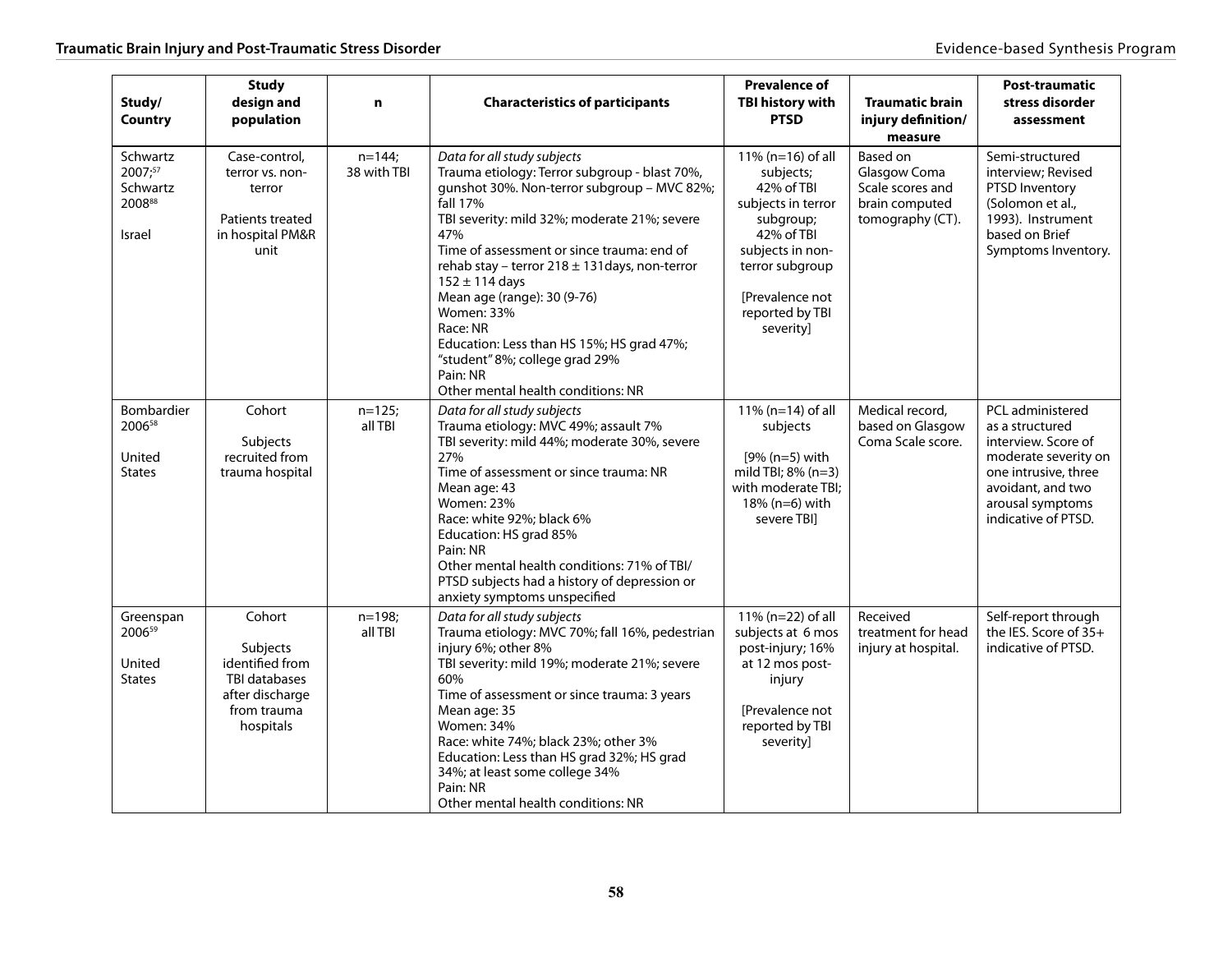| Study/<br>Country                       | <b>Study</b><br>design and<br>population                                                                                                             | n                                                                                        | <b>Characteristics of participants</b>                                                                                                                                                                                                                                                                                             | <b>Prevalence of</b><br>TBI history with<br><b>PTSD</b>                                                                                        | <b>Traumatic brain</b><br>injury definition/<br>measure                                                                                            | Post-traumatic<br>stress disorder<br>assessment                                                                                       |
|-----------------------------------------|------------------------------------------------------------------------------------------------------------------------------------------------------|------------------------------------------------------------------------------------------|------------------------------------------------------------------------------------------------------------------------------------------------------------------------------------------------------------------------------------------------------------------------------------------------------------------------------------|------------------------------------------------------------------------------------------------------------------------------------------------|----------------------------------------------------------------------------------------------------------------------------------------------------|---------------------------------------------------------------------------------------------------------------------------------------|
| Creamer<br>200560<br>Australia          | Cohort<br>Subjects were<br>consecutive<br>admissions to a<br>level 1 trauma<br>hospital                                                              | $n=307;$<br>189 with TBI                                                                 | Data for all study subjects<br>Trauma etiology: NR<br>TBI severity: mild 100%<br>Time of assessment or since trauma: mean 8<br>days<br>Mean age: 37<br><b>Women: 24%</b><br>Race: NR<br><b>Education: NR</b><br>Pain: NR<br>Other mental health conditions: NR                                                                     | 8% (n=24) of all<br>subjects; 15% of<br>TBI subjects                                                                                           | Loss of<br>consciousness of $\leq$<br>30 minutes, PTA ≤<br>24 hours, and GCS<br>of $\geq$ 13 30 minutes<br>post-trauma.                            | CAPS, amnesia<br>eliminated as a<br>symptom.                                                                                          |
| Gil 2005 <sup>61</sup><br><b>Israel</b> | Cross-sectional<br><b>Recruited from</b><br>2 surgery wards<br>after treatment<br>for TBI                                                            | $n=120;$<br>all TBI                                                                      | Data for all study subjects<br>Trauma etiology: MVC 90%<br>TBI severity: mild 100%<br>Time of assessment or since trauma: within 24 h<br>after hospitalization; 7-10 days, 4 weeks, 6 mos<br>Mean age: 31.4<br>Women: 42%<br>Race: NR<br>Education: 13 years (mean)<br>Pain: NR<br>Other mental health conditions: NR              | 14% (n=17) of all<br>subjects at 6 mos<br>post-injury                                                                                          | Presenting to<br>hospital/ clinic for<br>TBI (all had GCS<br>$13-15$ ).                                                                            | CAPS.                                                                                                                                 |
| Jones 2005 <sup>62</sup><br>England     | Cohort<br>Subjects were<br>consecutive<br>patients in<br>hospital Accident<br>and Emergency<br>Department                                            | n=131;66<br>with TBI<br>118 at 6<br>weeks; 56 with<br>TBI<br>74 at 3 mos:<br>58 with TBI | Data for all study subjects<br>Trauma etiology: MVC 100%<br>TBI severity: mild 100%<br>Time of assessment or since trauma: 6 weeks<br>and 3 mos<br>Mean age (range): 37 (18-65)<br><b>Women: 60%</b><br>Race: NR<br><b>Education: NR</b><br>Pain: NR<br>Other mental health conditions: NR                                         | 14% (n=17) of<br>all subjects at 6<br>weeks:<br>30% of TBI<br>subjects<br>$14\%$ (n=10) of all<br>subjects at 3 mos;<br>17% of TBI<br>subjects | Post-traumatic<br>amnesia ( $<$ 24<br>h), as described<br>by Gronwall and<br>Wrightson (1980).                                                     | PTSD Symptom<br>Scale (PSS). Amnesia<br>eliminated as a<br>symptom.                                                                   |
| Sumpter<br>200563<br>United<br>Kingdom  | Cross-sectional<br><b>Subjects</b><br>recruited from<br>community<br>outpatient and<br>rehabilitation<br>services, and<br>volunteer<br>organizations | $n=34;$<br>all TBI                                                                       | Data for all study subjects<br>Trauma etiology: MVC 47%; fall 32%; assault<br>18%; sports injury 3%<br>TBI severity: severe 100%<br>Time of assessment or since trauma: 6 year<br>$(0.6 - 34)$<br>Mean age (range): 40 (20-60)<br>Women: 12%<br>Race: NR<br><b>Education: NR</b><br>Pain: NR<br>Other mental health conditions: NR | $3\%$ (n=1) of all<br>subjects                                                                                                                 | NR. Subjects<br>with severe TBI<br>recruited from<br>community<br>out-patient and<br>rehabilitation<br>services and<br>voluntary<br>organizations. | CAPS, requiring<br>clinical judgment<br>of symptoms being<br>related to trauma.<br>(compared to 3<br>other methods of<br>assessment.) |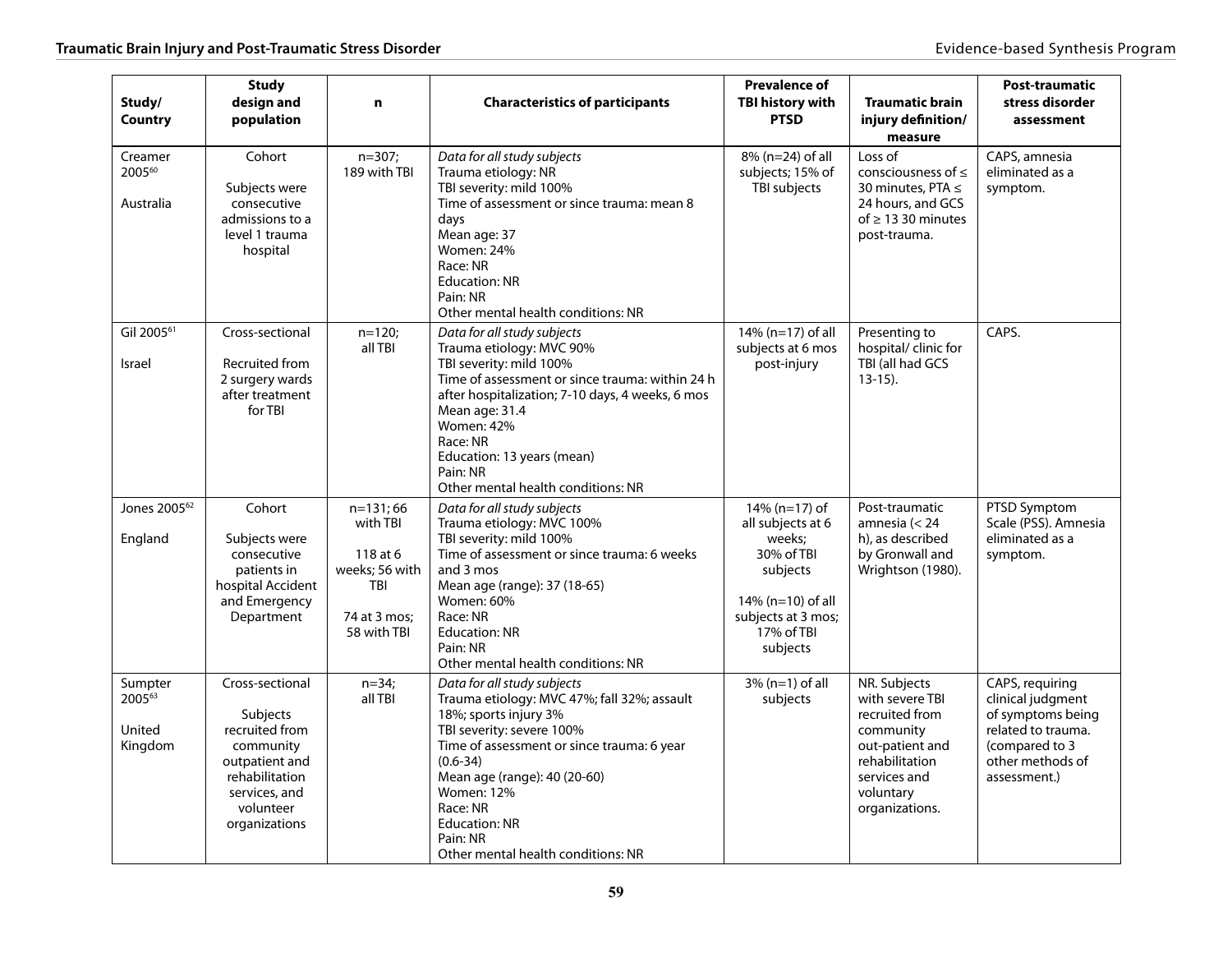| Study/<br>Country                           | <b>Study</b><br>design and<br>population                                                                                                                                 | n                                                | <b>Characteristics of participants</b>                                                                                                                                                                                                                                                                                                                                                                                                                                                                          | <b>Prevalence of</b><br><b>TBI history with</b><br><b>PTSD</b>                                                                                                                                                                                                                                                                              | <b>Traumatic brain</b><br>injury definition/<br>measure                                                            | <b>Post-traumatic</b><br>stress disorder<br>assessment                                                       |
|---------------------------------------------|--------------------------------------------------------------------------------------------------------------------------------------------------------------------------|--------------------------------------------------|-----------------------------------------------------------------------------------------------------------------------------------------------------------------------------------------------------------------------------------------------------------------------------------------------------------------------------------------------------------------------------------------------------------------------------------------------------------------------------------------------------------------|---------------------------------------------------------------------------------------------------------------------------------------------------------------------------------------------------------------------------------------------------------------------------------------------------------------------------------------------|--------------------------------------------------------------------------------------------------------------------|--------------------------------------------------------------------------------------------------------------|
| Ashman<br>200464<br>United<br><b>States</b> | Cohort<br><b>Subjects</b><br>recruited from<br>medical centers.<br>brain injury<br>associations,<br>newspaper<br>and website<br>advertisements,<br>and word-of-<br>mouth | $n = 188$<br>all TBI<br>83 at 24 mos;<br>all TBI | Data for all study subjects<br>Trauma etiology: NR<br>TBI severity: mild 29%; moderate-severe 62%;<br>9% unknown<br>Time of initial assessment or since trauma:<br>3mos - 4 years<br>Mean age (range): 40 (18-87)<br><b>Women: 47%</b><br>Race: white 72%; black 12%<br>Education: Less than high school 27%; HS/some<br>college 38%; college graduate 25%<br>Pain: NR<br>Other mental health conditions at time<br>1: Depression 35%; Anxiety symptoms<br>unspecified 27%; Substance use disorder (SUD)<br>14% | 30% (n=56) of all<br>subjects at time 1<br>(initial assessment<br>between 3 mos<br>and 4 years post-<br>injury)<br>18% (n=34) of all<br>subjects at time<br>2 (12 mos after<br>initial assessment)<br>$21\%$ (n=17) of all<br>subjects at time<br>3 (24 mos after<br>initial assessment)<br>[Prevalence not<br>reported by TBI<br>severity] | Self-reported;<br>severity<br>determined using<br><b>ACRM</b> loss of<br>consciousness<br>criteria.                | SCID, based on DSM-<br>IV criteria.                                                                          |
| Williams<br>200265<br>United<br>Kingdom     | Cross-sectional<br><b>Subjects</b><br>recruited through<br>brain injury<br>services                                                                                      | $n=66$ ;<br>all TBI                              | Data for all study subjects<br>Trauma etiology: MVC 45%; falls 18%; assault<br>3%<br>TBI severity: severe 100%<br>Time of assessment or since trauma: mean 5.9<br>years (range 1-26 years)<br>Mean age (range): 38 (17-70)<br>Women: 24%<br>Race: NR<br>Education: mean 12 years (range 9-19 years)<br>Pain: NR<br>Other mental health conditions: NR                                                                                                                                                           | 18% (n=12) of all<br>subjects                                                                                                                                                                                                                                                                                                               | Self-report,<br>based on loss of<br>consciousness (+6<br>hrs) and/or post-<br>traumatic amnesia<br>$(\geq 1$ day). | Self-report through<br>IES, corroborated by<br>relative or caregiver.<br>Score of 26+<br>indicative of PTSD. |
| Berthier<br>200166<br>Spain                 | Case series<br>Consecutive<br>referrals to<br>Behavioral<br>Neurology<br>Unit of a single<br>University<br>Hospital;<br>all patients<br>diagnosed with<br>OCD after TBI  | $n=10;$<br>all TBI<br>(all OCD)                  | Data for all study subjects<br>Trauma etiology: MVC 100%<br>TBI severity: mild 60%; moderate 20%; severe<br>20%<br>Time of assessment or since trauma: $> 51$ mos<br>Mean age: 30<br><b>Women: 60%</b><br>Race: NR<br>Education: mean 11 years<br>Previous head injury: 0%<br>Pain: NR<br>Other mental health conditions: Obsessive-<br>compulsive disorder 100%; depression 90%                                                                                                                                | 70% (n=7) of all<br>subjects<br>$[60\% (n=6)]$<br>with mild TBI;<br>10% (n=1) with<br>moderate TBI; 0%<br>with severe TBII                                                                                                                                                                                                                  | Glasgow Coma<br>Scale score,<br>determined<br>at hospital<br>admission.                                            | SCID, based on DSM-<br>III-R criteria.                                                                       |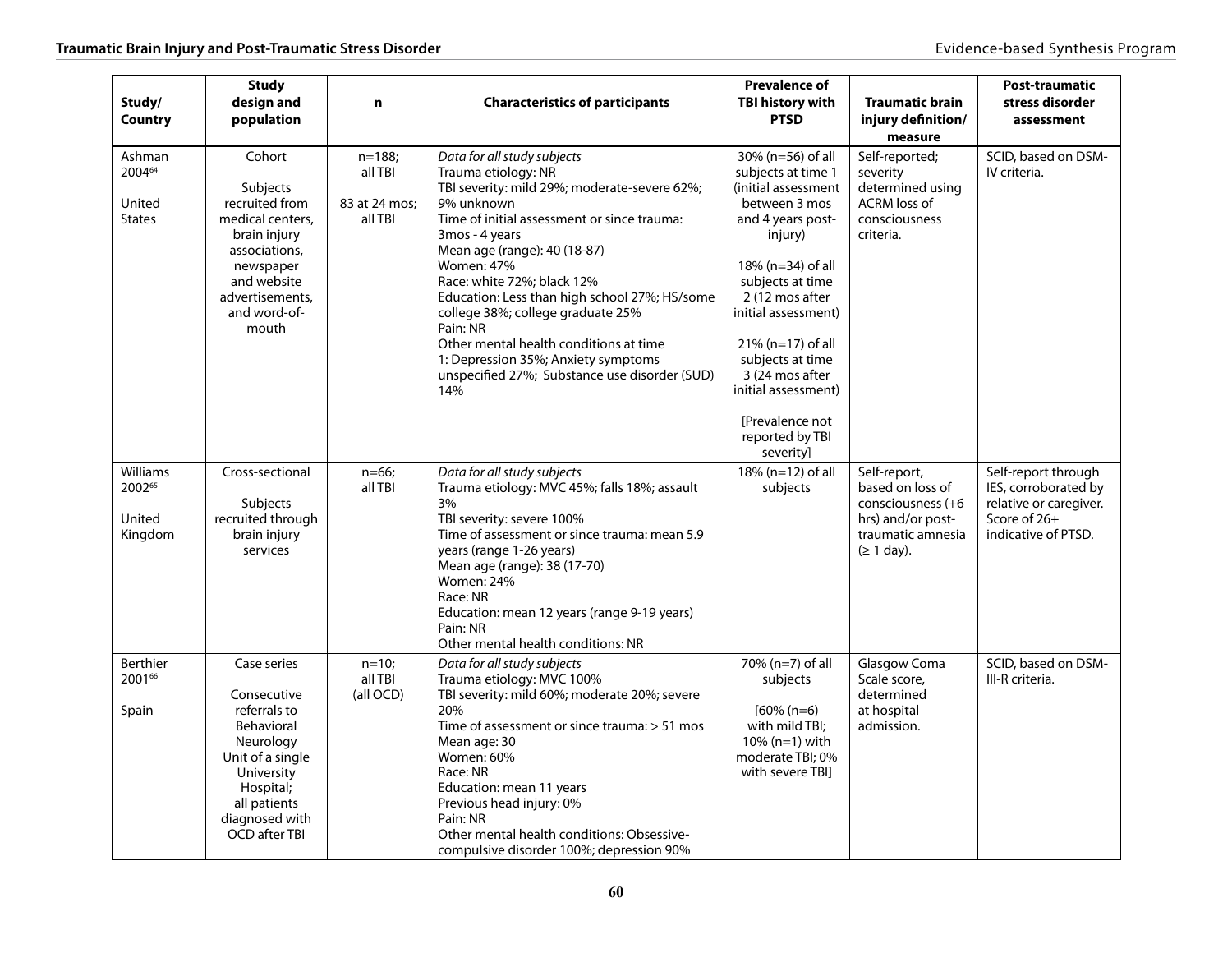| Study/<br>Country                                    | <b>Study</b><br>design and<br>population                                                                                                                                                         | $\mathbf n$             | <b>Characteristics of participants</b>                                                                                                                                                                                                                                                                                                                       | <b>Prevalence of</b><br>TBI history with<br><b>PTSD</b>                                                                                                   | <b>Traumatic brain</b><br>injury definition/<br>measure                                                          | <b>Post-traumatic</b><br>stress disorder<br>assessment                                                                                                                                                                                                |
|------------------------------------------------------|--------------------------------------------------------------------------------------------------------------------------------------------------------------------------------------------------|-------------------------|--------------------------------------------------------------------------------------------------------------------------------------------------------------------------------------------------------------------------------------------------------------------------------------------------------------------------------------------------------------|-----------------------------------------------------------------------------------------------------------------------------------------------------------|------------------------------------------------------------------------------------------------------------------|-------------------------------------------------------------------------------------------------------------------------------------------------------------------------------------------------------------------------------------------------------|
| Hoofien<br>200167<br>Israel                          | Cohort<br>Participants<br>from a larger<br>longitudinal study<br>of patients from a<br>single neuropsych<br>rehab center<br>with medically<br>documented TBI<br>at least 5 years<br>before study | $n=76$ ;<br>all TBI     | Data for all study subjects<br>Trauma etiology: MVC 64%; combat 25%; work-<br>related 9%<br>TBI severity: severe 100%<br>Time of assessment or since trauma: $14 \pm 5.8$ (SD)<br>years<br>Mean age (range): 25 (17-50) age at injury<br><b>Women: 83%</b><br>Race: NR<br><b>Education: NR</b><br>Pain: NR<br>Other mental health conditions: Depression 45% | $10\%$ (n=7) of 68<br>responding to<br>PTSD items                                                                                                         | Subjects were<br>in a coma for an<br>unspecified long<br>period of time.                                         | <b>Post-Traumatic Stress</b><br>Disorder Inventory,<br>based on DSM-III<br>criteria. "Probable<br>PTSD" diagnosis<br>assigned to subjects<br>meeting 4 criteria:<br>traumatic event,<br>re-experiencing,<br>numbing, and<br>hyperarousal<br>symptoms. |
| <b>McCauley</b><br>200168<br>United<br><b>States</b> | Cohort<br>Participants<br>recruited from<br>Emergency<br>Center or<br>inpatient unit of<br>a single Level-1<br>trauma center                                                                     | $n=200$<br>115 with TBI | Data for all study subjects<br>Trauma etiology: MVC 69%; assault 15%; other<br>16%<br>TBI severity: mild 83%; moderate 17%<br>Time of assessment or since trauma: 88 days<br>Mean age: 34<br><b>Women: 78%</b><br>Race: Hispanic 52%; black 32%; white 16%<br>Education: mean 11 years<br>Pain: NR<br>Other mental health conditions: Depression 9%          | 8% (n=15) of all<br>subjects;<br>13% of TBI<br>subjects<br>$[12\% (n=11)$ of<br>subjects with mild<br>TBI; 15% (n=4)<br>of subjects with<br>moderate TBI] | Hospital admission<br>logs ("non-<br>penetrating head<br>injury" based on<br>Glasgow Coma<br>Scale scores 9-15). | SCID, based on DSM-<br>IV criteria.                                                                                                                                                                                                                   |
| Turnball<br>200179<br>United<br>Kingdom              | Cross-sectional<br>Subjects attended<br>an Accident<br>and Emergency<br>Unit following a<br>traumatic event<br>and had evidence<br>of TBI in medical<br>record                                   | $n=53;$<br>all TBI      | Data for all study subjects<br>Trauma etiology: assault 58%; MVC 30%; fall 11%<br>TBI severity: mild 58%; moderate 21%; severe<br>17%; none 2 subjects<br>Time of assessment or since trauma: 5 mos<br>Mean age: 35<br><b>Women: 13%</b><br>Race: NR<br><b>Education: NR</b><br>Pain: NR<br>Other mental health conditions: NR                               | 17-27% of all<br>subjects<br>[Prevalence not<br>reported by TBI<br>severity]                                                                              | Based on history<br>of post-traumatic<br>amnesia.                                                                | Those with IES-R score<br>$\geq$ 20 administered<br>the CAPS, with<br>amnesia excluded as<br>a symptom. Results<br>reported using the<br>most strict and most<br>lenient cutoffs as<br>recommended by<br>scale authors on the<br>CAPS.                |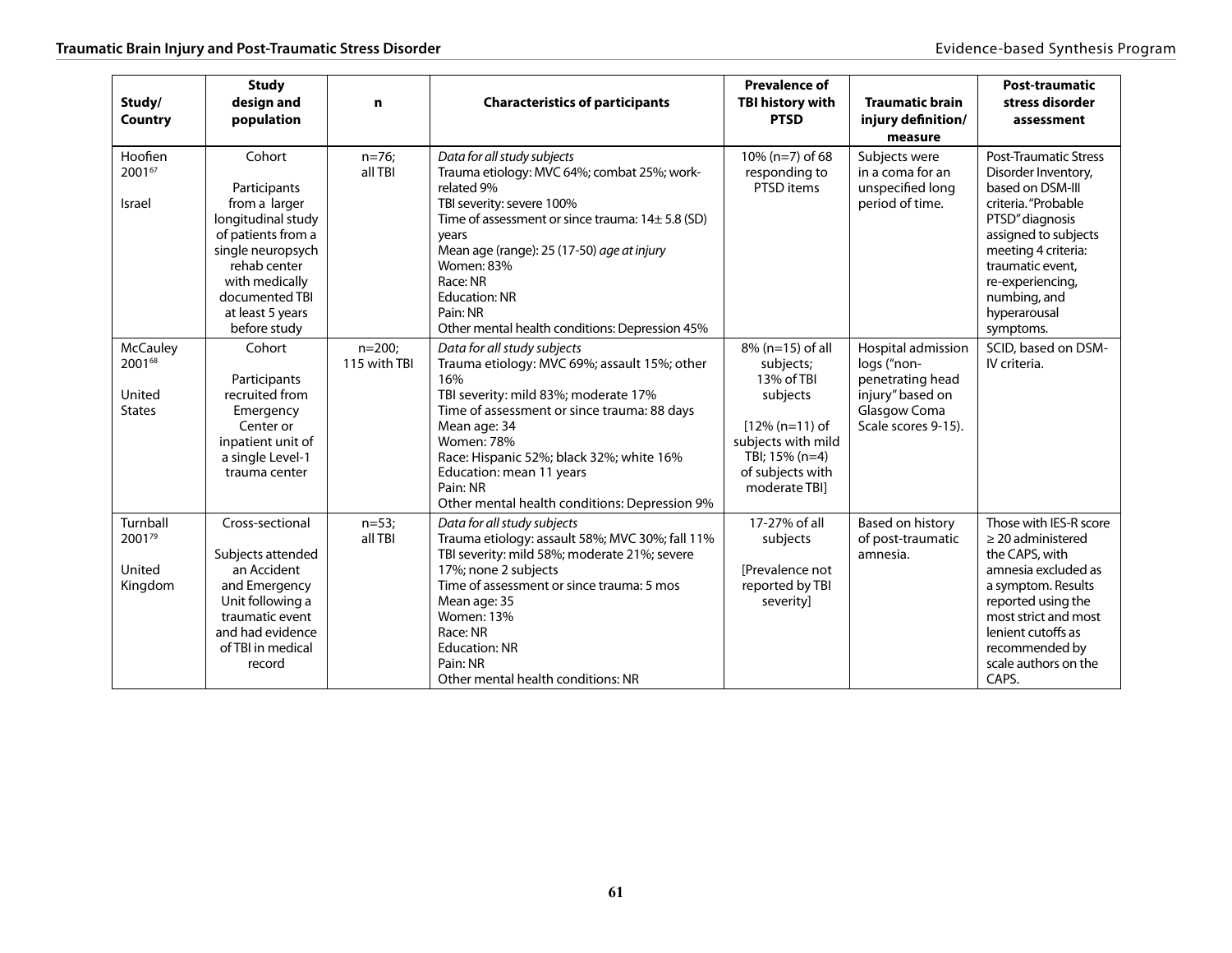| Study/<br>Country                                                                                                           | <b>Study</b><br>design and<br>population                                                                                    | $\mathbf n$              | <b>Characteristics of participants</b>                                                                                                                                                                                                                                                                                                               | <b>Prevalence of</b><br><b>TBI history with</b><br><b>PTSD</b>                                            | <b>Traumatic brain</b><br>injury definition/<br>measure                                                               | <b>Post-traumatic</b><br>stress disorder<br>assessment                                                                  |
|-----------------------------------------------------------------------------------------------------------------------------|-----------------------------------------------------------------------------------------------------------------------------|--------------------------|------------------------------------------------------------------------------------------------------------------------------------------------------------------------------------------------------------------------------------------------------------------------------------------------------------------------------------------------------|-----------------------------------------------------------------------------------------------------------|-----------------------------------------------------------------------------------------------------------------------|-------------------------------------------------------------------------------------------------------------------------|
| Bryant<br>1999a;69<br>Bryant<br>$2000^{89}$<br>Bryant<br>2000;90<br>Bryant<br>$2001;^{91}$<br>Bryant<br>200492<br>Australia | Cohort<br>Consecutive<br>admissions to<br>single site major<br>brain injury rehab<br>unit                                   | $n = 96;$<br>all TBI     | Data for all study subjects<br>Trauma etiology: MVC 73%; industrial injury<br>15%; assault 13%<br>TBI severity: mild 100%<br>Time since trauma: 6 mos<br>Mean age: 34<br><b>Women: 20%</b><br>Race: NR<br><b>Education: NR</b><br>Pain: 58% report daily pain; $M = 6.90$ (2.65) on a<br>1-10 severity scale<br>Other mental health conditions: NR   | 27% (n=26) of all<br>subjects                                                                             | Medical records<br>based on Glasgow<br>Coma Scale<br>score and post-<br>traumatic amnesia<br>(Westmead PTA<br>scale). | <b>Post-traumatic Stress</b><br>Disorder Interview<br>(PTSD-I; Watson et<br>al., 1991), based on<br>DSM-III-R criteria. |
| Bryant<br>1999b;70<br>Australia                                                                                             | Cohort<br>Consecutive<br>admissions to<br>single site major<br>trauma hospital<br>following MVC                             | $n = 105$<br>46 with TBI | Data for all study subjects<br>Trauma etiology: MVC 100%<br>TBI severity: mild 100%<br>Time of assessment or since trauma: 6 mos<br>Mean age: 31<br><b>Women: 40%</b><br>Race: NR<br><b>Education: NR</b><br>Pain: Headaches in 100% of subjects with mTBI/<br><b>PTSD</b><br>Other mental health conditions: NR                                     | 9% (n=9) of all<br>subjects;<br>20% (n=9) of TBI<br>subjects                                              | Hospital<br>admissions, post-<br>traumatic amnesia<br>< 24 h, loss of<br>consciousness.                               | Composite<br>International<br>Diagnostic Interview<br>(CIDI).                                                           |
| Bryant<br>199871<br>Harvey<br>200093<br>Australia                                                                           | Cohort<br><b>Consecutive MVC</b><br>victims treated at<br>a single site major<br>trauma hospital<br>with evidence<br>of TBI | $n=79;$<br>all TBI       | Data for all study subjects<br>Trauma etiology: MVC 100%<br>TBI severity: mild 100%<br>Time of assessment or since trauma: mean 7.15<br>days (range 2-28); PTSD assessed 6 mos and 2<br>years post-trauma<br>Mean age (range): 29 (16-60)<br><b>Women: 30%</b><br>Race: NR<br><b>Education: NR</b><br>Pain: NR<br>Other mental health conditions: NR | 24% (n=15) of 63<br>subjects assessed<br>at 6 mos;<br>22% (n=11) of 50<br>subjects assessed<br>at 2 years | Hospital<br>admission, post-<br>traumatic amnesia<br>$<$ 24 h.                                                        | Composite<br>International<br>Diagnostic Interview<br>(CIDI).                                                           |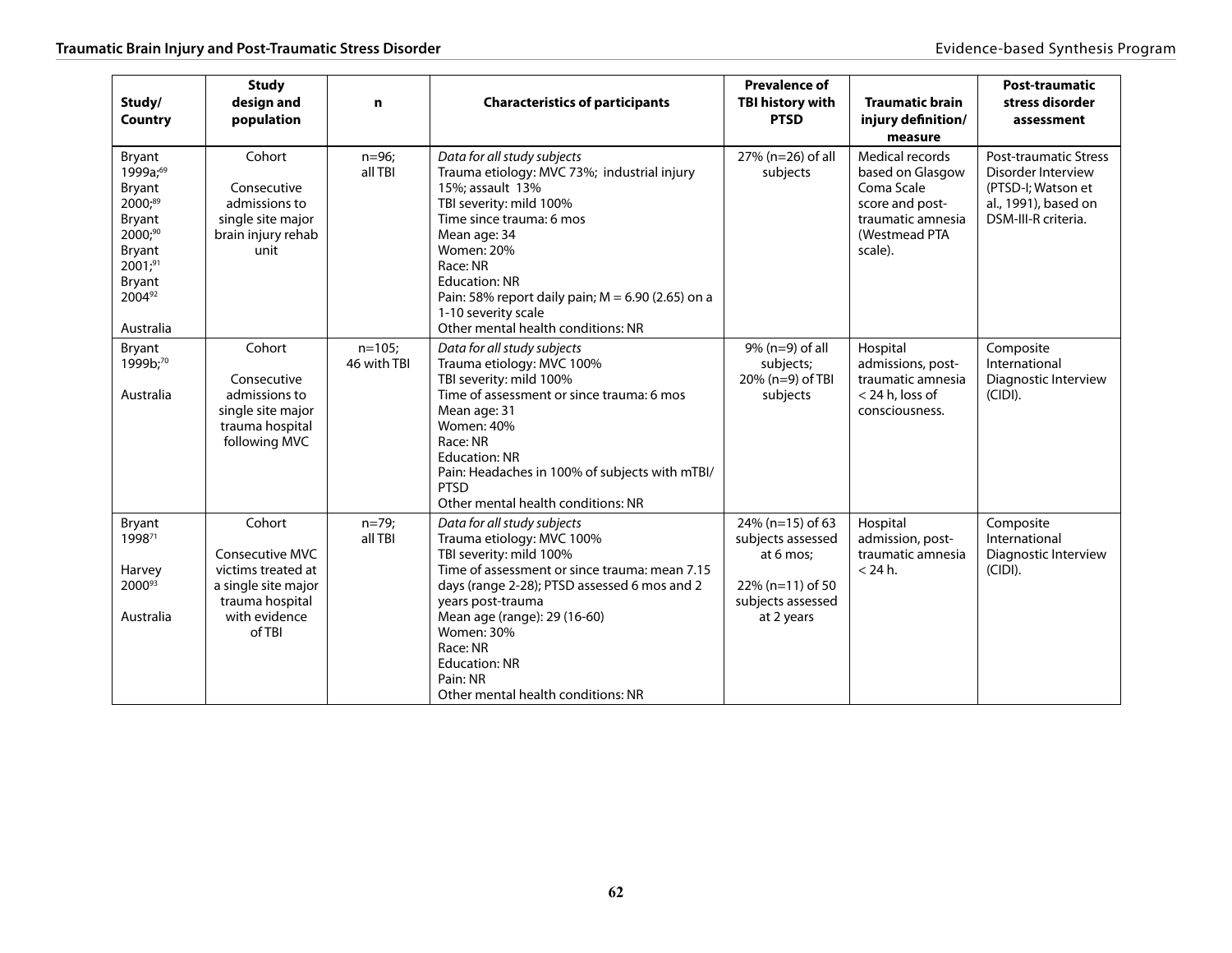| Study/<br>Country                             | <b>Study</b><br>design and<br>population                                                                                                                                           | n                       | <b>Characteristics of participants</b>                                                                                                                                                                                                                                                                                                                                                                                                                                                           | <b>Prevalence of</b><br>TBI history with<br><b>PTSD</b>                            | <b>Traumatic brain</b><br>injury definition/<br>measure                                                                                                                                                                                                                                                                                                                      | <b>Post-traumatic</b><br>stress disorder<br>assessment                                                                                                                          |
|-----------------------------------------------|------------------------------------------------------------------------------------------------------------------------------------------------------------------------------------|-------------------------|--------------------------------------------------------------------------------------------------------------------------------------------------------------------------------------------------------------------------------------------------------------------------------------------------------------------------------------------------------------------------------------------------------------------------------------------------------------------------------------------------|------------------------------------------------------------------------------------|------------------------------------------------------------------------------------------------------------------------------------------------------------------------------------------------------------------------------------------------------------------------------------------------------------------------------------------------------------------------------|---------------------------------------------------------------------------------------------------------------------------------------------------------------------------------|
| Hibbard<br>199872<br>United<br><b>States</b>  | Cross-sectional<br>Participants<br>randomly<br>selected from 431<br>individuals with<br>TBI involved in a<br>larger quality of<br>life survey                                      | $n=100;$<br>all TBI     | Data for all study subjects<br>Trauma etiology: MVC 62%; assault 8%; other 30%<br>TBI severity: NR<br>Time of assessment or since trauma: mean 7.6<br>years<br>Mean age: 40<br>Women: 47%<br>Race: white 73%; black 14%; Hispanic 9%<br>Education: HS grad or less 29%; some college/<br>college grad 49%<br>Pain: NR<br>Other mental health conditions: Depression 61%;<br>SUD 28%; obsessive-compulsive disorder (OCD)<br>15%; panic disorder 14%; phobias 10%; general<br>anxiety disorder 9% | 19% (n=19) of all<br>subjects                                                      | Self-reported loss<br>of consciousness.                                                                                                                                                                                                                                                                                                                                      | SCID, based on DSM-<br>IV criteria.                                                                                                                                             |
| Hickling<br>199873<br>United<br><b>States</b> | Cross-sectional<br>Subjects were<br>recently in and<br>sought medical<br>treatment within<br>2 days for MVC                                                                        | $n=107;$<br>16 with TBI | Data for all study subjects<br>Trauma etiology: MVC 100%<br>TBI severity: NR<br>Time since trauma: 1-4 mos<br>Mean age: 35.9<br>Women: 69%<br>Race: 9.3% "minorities"<br><b>Education: NR</b><br>Pain: NR<br>Other mental health conditions: NR                                                                                                                                                                                                                                                  | 8% (n=9) of all<br>subjects;<br>56% of subjects<br>with TBI (9 of 16)              | Clinical screening -<br>rates of TBI stratified<br>across multiple<br>types of injury that<br>varied in likelihood<br>of producing<br>TBI - only strictest<br>criterion (e.g., loss<br>of consciousness)<br>used in the present<br>review as evidence<br>of TBI.                                                                                                             | Clinician-<br><b>Administered PTSD</b><br>Scale (CAPS).                                                                                                                         |
| Trudeau<br>199874<br>United<br><b>States</b>  | Cross-sectional<br>Outpatient<br>male combat<br>veterans from a<br>PTSD treatment<br>program and/<br>or addictive<br>disorders<br>treatment<br>program with a<br>diagnosis of PTSD | $n=43;$<br>all PTSD     | Data for all study subjects<br>Trauma etiology: Combat 100% (27 with a blast<br>concussion and 16 without)<br>TBI severity: mild 60%; moderate 40%<br>Time of assessment or since trauma: NR<br>Mean age (range): 52 (26-72)<br>Women: 0%<br>Race: NR<br><b>Education: NR</b><br>Pain: NR<br>Other mental health conditions: SUD 42%;<br>Attention-deficit/hyperactivity disorder (ADHD)<br>16%                                                                                                  | 60% (n=25) of 42<br>respondents<br>[Prevalence not<br>reported by TBI<br>severity] | Self-report,<br>either a) being<br>in the presence<br>at a detonation<br>of ordnance.<br>often resulting in<br>death or serious<br>injury to others<br>closer to blast,<br>b) experiencing<br>unconsciousness<br>for $\leq 20$ mins or<br>dazed for $\geq 1$ hour<br>without loss of<br>consciousness,<br>or c) requiring<br>medical attention<br>for concussive<br>episode. | Not described,<br>all subjects were<br>enrolled in a PTSD<br>recovery program<br>and/or addictive<br>disorders treatment<br>program and had a<br>clinical diagnosis of<br>PTSD. |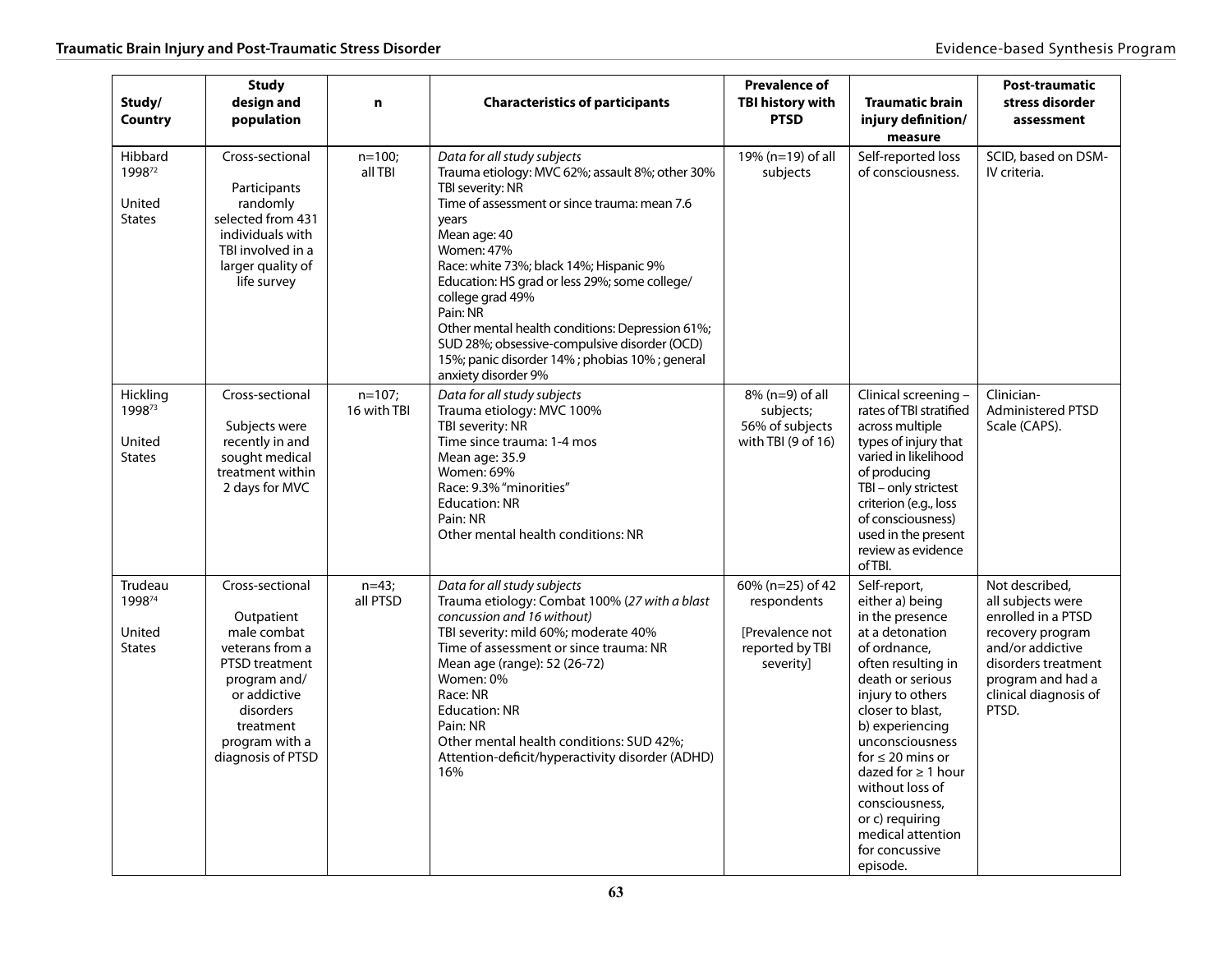| Study/<br>Country                                         | <b>Study</b><br>design and<br>population                                                                                                                                                                  | n                                       | <b>Characteristics of participants</b>                                                                                                                                                                                                                                                                                                        | <b>Prevalence of</b><br>TBI history with<br><b>PTSD</b>                                                                                                                                                                            | <b>Traumatic brain</b><br>injury definition/<br>measure                                              | <b>Post-traumatic</b><br>stress disorder<br>assessment                                                                                                                                                                                                               |
|-----------------------------------------------------------|-----------------------------------------------------------------------------------------------------------------------------------------------------------------------------------------------------------|-----------------------------------------|-----------------------------------------------------------------------------------------------------------------------------------------------------------------------------------------------------------------------------------------------------------------------------------------------------------------------------------------------|------------------------------------------------------------------------------------------------------------------------------------------------------------------------------------------------------------------------------------|------------------------------------------------------------------------------------------------------|----------------------------------------------------------------------------------------------------------------------------------------------------------------------------------------------------------------------------------------------------------------------|
| Warden<br>199775<br>United<br><b>States</b>               | Cohort<br>Consecutive<br>active duty<br>service members<br>with a moderate<br><b>TBI at Walter Reed</b><br><b>Army Medical</b><br>Center                                                                  | $n=41;$<br>all TBI                      | Data for all study subjects<br>Trauma etiology: MVC 70%; fall 19%; assault 9%<br>TBI severity: moderate 100%<br>Time of assessment or since trauma: 4-29 mos<br>Mean age: 27<br>Women: 2%<br>Race: NR<br><b>Education: NR</b><br>Pain: NR<br>Other mental health conditions: NR                                                               | $11\%$ (n=3) of<br>28 subjects at 8<br>weeks post-injury;<br>$20\%$ (n=3) of 15<br>subjects at 6 mos<br>post-injury;<br>n=0 of 18 subjects<br>at 12 mos post-<br>injury;<br>$14\%$ (n=1) of 7<br>subjects at 24 mos<br>post-injury | Based on history<br>of post-traumatic<br>amnesia and<br>Rancho Los<br>Amigos scale.                  | <b>Present State</b><br>Examination,<br>additional PTSD<br>questions added to<br>assess full spectrum<br>of PTSD symptoms<br>(e.g., added<br>symptoms about<br>re-experiencing and<br>avoidance). Memory<br>of event not required.<br>Administered by<br>clinicians. |
| Powell<br>199676<br>United<br>Kingdom                     | Cohort<br>Participants<br>recruited from<br>a hospital who<br>were admitted<br>for observation<br>following mild/<br>moderate TBI                                                                         | $n=35;$<br>all TBI                      | Data for all study subjects<br>Trauma etiology: MVC 34%; dom. assault 29%;<br>assault 14%; sport/other 14%; industrial 3%<br>TBI severity: mild 69%; moderate 31%<br>Time of assessment or since trauma: 3 mos<br>Mean age: 35<br>Women: 34%<br>Race: NR<br><b>Education: NR</b><br>Pain: NR<br>Other mental health conditions: Depression 9% | 34% (n=12) of all<br>subjects<br>[25% of subjects]<br>with mild TBI; 55%<br>of subjects with<br>moderate TBI]                                                                                                                      | <b>Based on Glasgow</b><br>Coma Scale,<br>subjects admitted<br>to hospital for<br>minor head injury. | Self report through<br>IES (>26 required for<br>a positive screen for<br>PTSD).                                                                                                                                                                                      |
| Sbordone<br>1995 <sup>21</sup><br>United<br><b>States</b> | Cross-sectional<br>Participants<br>diagnosed with<br>post-concussive<br>syndrome or<br>PTSD prior<br>to study<br>recruitment:<br>No information<br>provided on<br>method or<br>location of<br>recruitment | $n=70;$<br>28 with TBI, 42<br>with PTSD | Data for all study subjects<br>Trauma etiology: MVC 66%; blunt head trauma<br>14%; fall 10%; other 10%<br>TBI severity: mild 100%<br>Time of assessment or since trauma: TBI 20.8 ±<br>16.4 mos; PTSD 29.1 ± 32.7 mos<br>Mean age: 37<br>Women: 41%<br>Race: NR<br><b>Education: NR</b><br>Pain: NR<br>Other mental health conditions: NR     | 0 TBI subjects had<br><b>PTSD</b>                                                                                                                                                                                                  | Unstructured<br>interview by first<br>author.                                                        | Unstructured<br>interview by first<br>author.                                                                                                                                                                                                                        |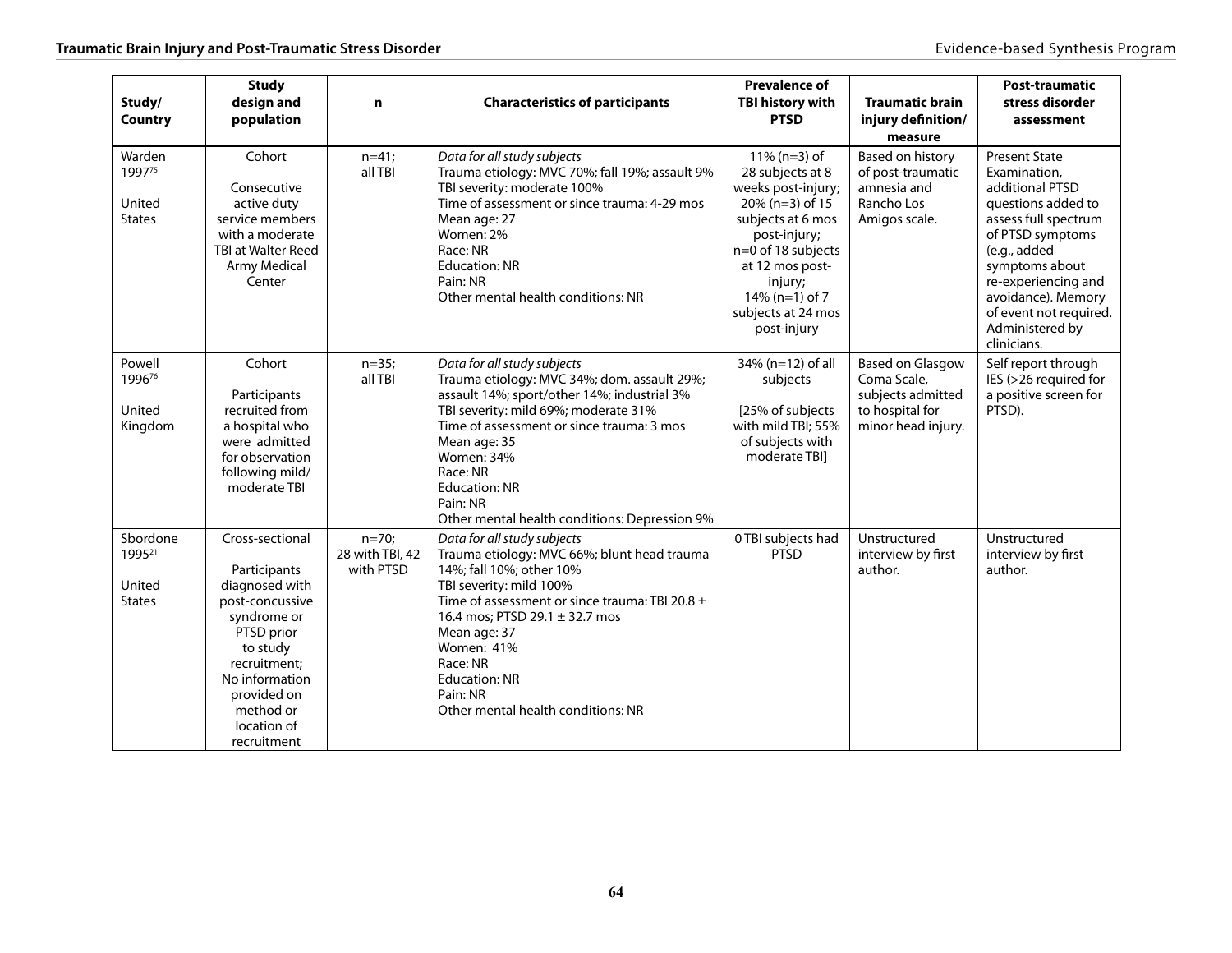| Study/<br>Country                     | <b>Study</b><br>design and<br>population                                                                                   | n                   | <b>Characteristics of participants</b>                                                                                                                                                                                                                                                   | <b>Prevalence of</b><br><b>TBI history with</b><br><b>PTSD</b>                                | <b>Traumatic brain</b><br>injury definition/<br>measure | Post-traumatic<br>stress disorder<br>assessment                                                                                                        |
|---------------------------------------|----------------------------------------------------------------------------------------------------------------------------|---------------------|------------------------------------------------------------------------------------------------------------------------------------------------------------------------------------------------------------------------------------------------------------------------------------------|-----------------------------------------------------------------------------------------------|---------------------------------------------------------|--------------------------------------------------------------------------------------------------------------------------------------------------------|
| Middelboe<br>199277<br><b>Denmark</b> | Cohort<br>Consecutive<br>patients admitted<br>to a hospital<br>Neurology<br>Department with<br>clinical evidence<br>of TBI | $n=28$ :<br>all TBI | Data for all study subjects<br>Trauma etiology: NR<br>TBI severity: mild 100%<br>Time since trauma: 3 mos & 1 year<br>Mean age: 37<br>Women: 46%<br>Race: NR<br><b>Education: NR</b><br>Pain: 32% reported headaches at 1 year post-<br><b>TBI</b><br>Other mental health conditions: NR | 0 subjects had<br>PTSD:<br>11% with "high"<br>IES scores (above<br>19) 1 year post-<br>trauma | Through<br>neurologic exam<br>(not specified).          | Self-report through<br>IES and unspecified<br>symptom checklist.<br>Information<br>regarding how<br>PTSD diagnosis was<br>established not<br>provided. |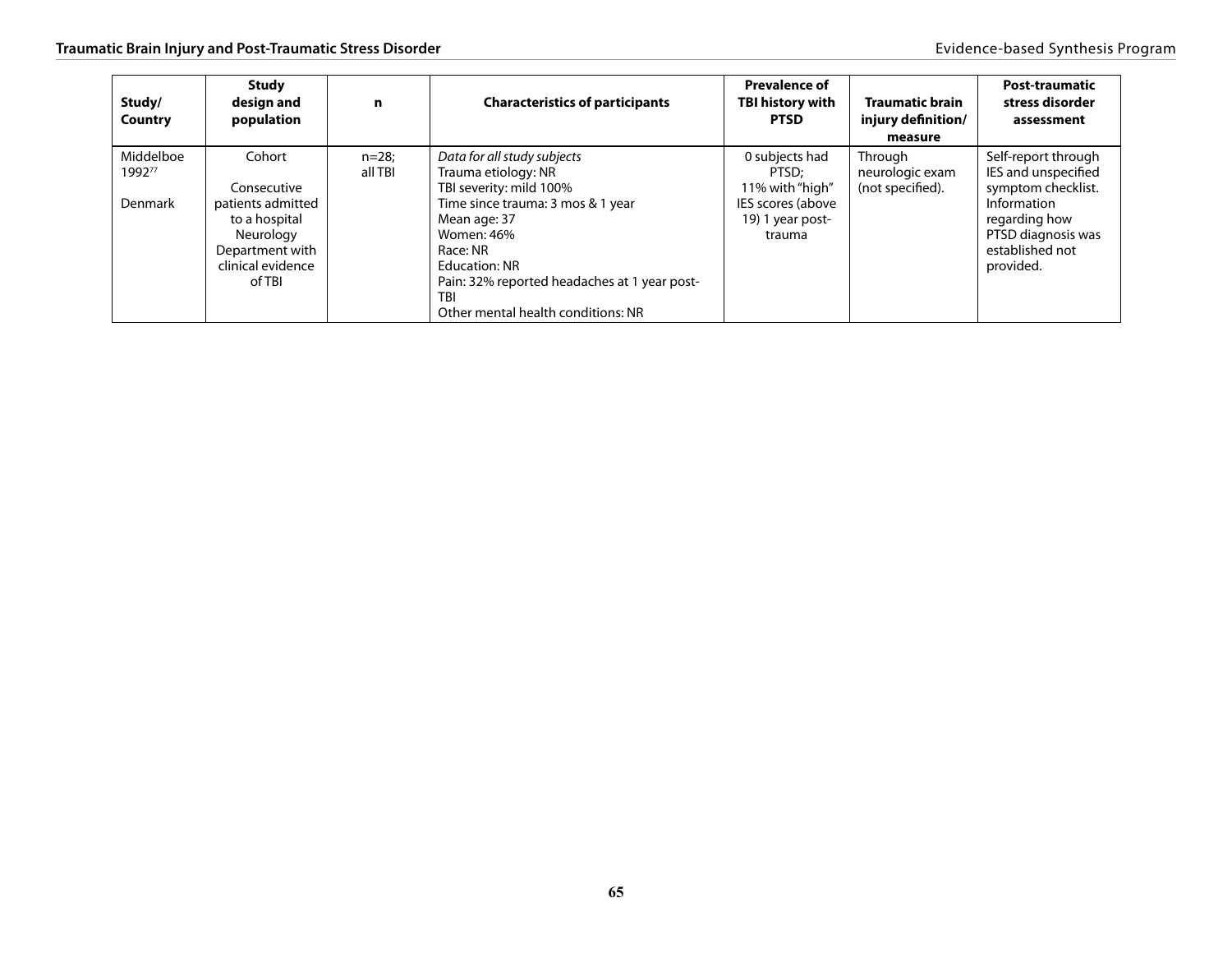| <b>TABLE 2. Details of RAND study evaluated in Key Question 1</b> |  |  |
|-------------------------------------------------------------------|--|--|
|-------------------------------------------------------------------|--|--|

| Study/<br>Country                | <b>Study</b><br>design and<br>population                                                                                                        | n                                        | <b>Characteristics of participants</b>                                                                                                                                                                                                                                                                       | <b>Prevalence of</b><br><b>TBI history with</b><br><b>PTSD</b> | <b>Traumatic brain</b><br>injury definition/<br>measure        | <b>Post-traumatic</b><br>stress disorder<br>assessment |
|----------------------------------|-------------------------------------------------------------------------------------------------------------------------------------------------|------------------------------------------|--------------------------------------------------------------------------------------------------------------------------------------------------------------------------------------------------------------------------------------------------------------------------------------------------------------|----------------------------------------------------------------|----------------------------------------------------------------|--------------------------------------------------------|
| RAND 2008 <sup>5</sup><br>United | Cross-sectional<br>OEF/OIF service                                                                                                              | $n=1965;$<br>19.5% with<br>TBI (weighted | Data for all study subjects<br>Trauma etiology: Military 100%<br>TBI severity: NR                                                                                                                                                                                                                            | $6.6\%$ of all<br>subjects; 34%<br>of TBI subjects             | Self report, Brief<br><b>Traumatic Brain</b><br>Injury Screen. | Self report through<br>PCL.-M.                         |
| <b>States</b>                    | members<br>and veterans<br>identified<br>through random<br>digit dialing<br>using telephone<br>exchanges<br>encompassing 24<br>geographic areas | percentage)                              | Time of assessment or since trauma: NR. Time<br>since deployment was 35% 0-17 mos, 33% 18-<br>35 mos, 33% 36 mos or greater<br>Median age: 30<br><b>Women: 12%</b><br>Race: white 66%; non-white 34%<br><b>Education: NR</b><br>Pain: NR<br>Other mental health conditions: Probable<br>major depression 14% | (weighted<br>percentages)                                      |                                                                |                                                        |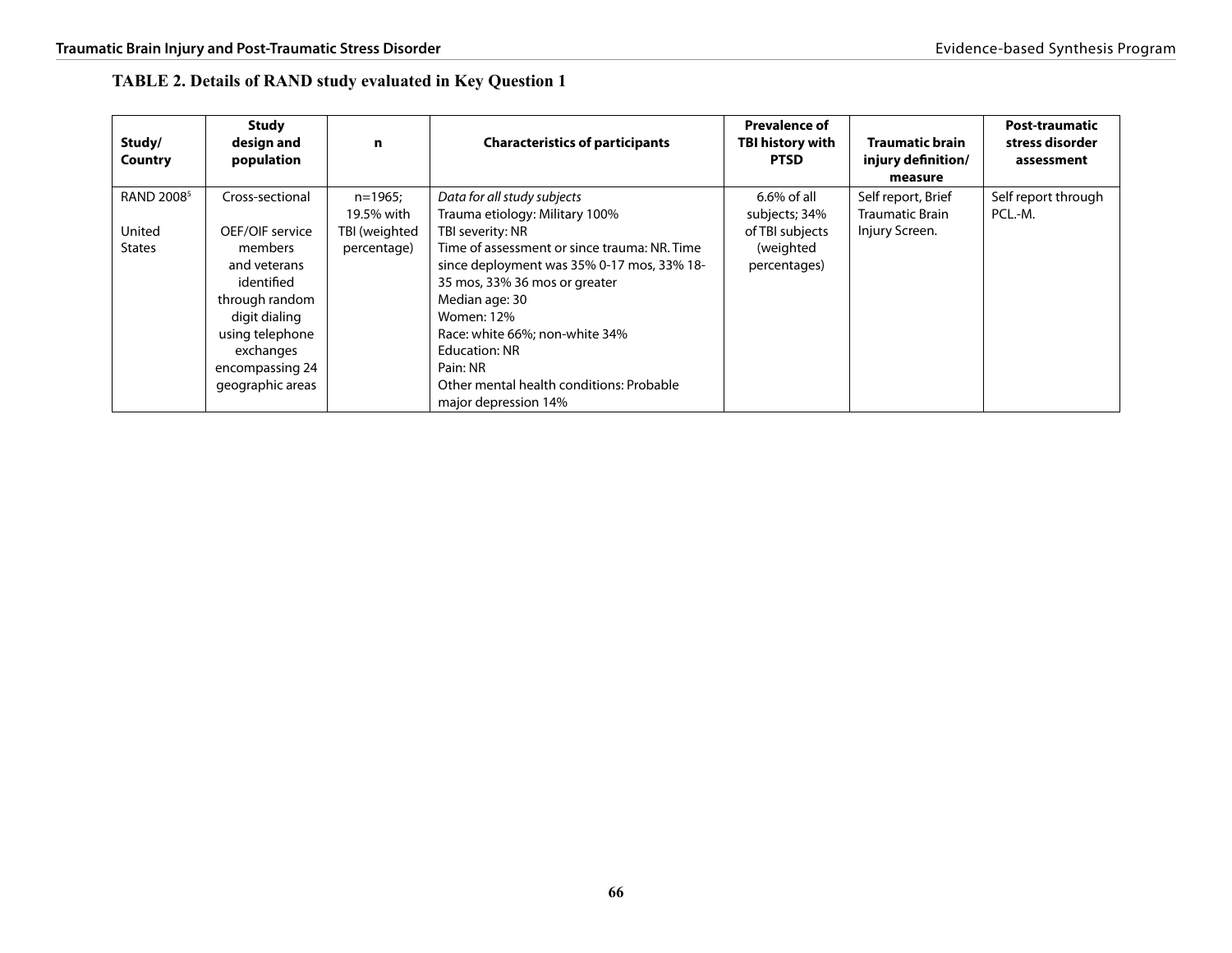# **Appendix E: ACTIVE RESEARCH FINDINGS**

### **TABLE 1. Ongoing research: Epidemiology of TBI/PTSD (Key Question #1**)

| Principal<br>Investigator | <b>Project Title/Status</b>                          | <b>Main Objective(s)</b>                                                                                                         | <b>Study Characteristics</b>                                                                                                                  |
|---------------------------|------------------------------------------------------|----------------------------------------------------------------------------------------------------------------------------------|-----------------------------------------------------------------------------------------------------------------------------------------------|
| Copeland, L.              | <b>Tracking OEF/OIF Transition</b><br>from DoD to VA | 1. Determine feasibility of DoD-to-VA transfer of PHI on<br>a local level<br>2. Determine rate of transition of Wounded Warriors | Study Design: Observational cohort<br>Population: OEF/OIF deployed personnel treated and<br>discharged from Brooke Army Medical Center (BAMC) |
|                           | Status: Completed, article in<br>preparation         | from Brooke Army Medical Center to VA healthcare<br>system                                                                       | FY02-FY07<br>Intervention: None                                                                                                               |
|                           |                                                      | 3. Determine use of VA mental healthcare                                                                                         | Comparator: None<br>Outcomes: Prevalence of PTSD at BAMC and at VA; delay<br>from discharge at DoD to diagnosis/treatment of PTSD in          |
|                           |                                                      | NOTE: TBI diagnosis obtained from medical records                                                                                | VA system<br>Timing: From discharge at DoD to treatment at VA                                                                                 |
|                           |                                                      |                                                                                                                                  | Setting: Army Medical Center and VA sites                                                                                                     |
| Donnelly, K.              | Cognitive Assessment of                              | 1. Describe war-related cognitive and affective                                                                                  | Study Design: Prospective cohort                                                                                                              |
| (See Appendix E,          | <b>Veterans after Traumatic</b>                      | symptoms and patterns of substance abuse in OEF/OIF<br>veterans                                                                  | Population: 500 OEF/OIF veterans<br>Intervention: None                                                                                        |
| Table 2)                  | <b>Brain Injury</b>                                  | 2. Construct cognitive and affective profiles of OEF/OIF                                                                         | Comparator: None                                                                                                                              |
|                           | Status: In progress                                  | veterans over time                                                                                                               | Outcomes: TBI identified with structured diagnostic                                                                                           |
|                           |                                                      | 3. Describe the temporal relationship between                                                                                    | interview; PTSD identified with PTSD checklist                                                                                                |
|                           |                                                      | composite stress index and cognitive profiles of OEF/OIF                                                                         | Timing: Baseline, 6, 12, and 18 mos                                                                                                           |
|                           |                                                      | veterans                                                                                                                         | Setting: 5 outpatient VA sites (VISN 2)                                                                                                       |
|                           |                                                      | 4. Describe the temporal relationships among TBI,                                                                                |                                                                                                                                               |
|                           |                                                      | cognitive symptoms, patient outcomes, and health<br>services outcomes                                                            |                                                                                                                                               |
| Griffin, J.               | <b>Understanding and Meeting</b>                     | Assess the relationship between caregiving and patient,                                                                          | Study Design: Observational                                                                                                                   |
|                           | the Needs of Informal                                | caregiver, and family health outcomes, including the                                                                             | Population: Family caregivers of all OEF/OIF patients with                                                                                    |
|                           | Caregivers to Improve                                | physical, emotional, and financial burden of caregiving                                                                          | a TBI discharged from a Polytrauma Rehabilitation Center                                                                                      |
|                           | Outcomes for TBI patients                            | and the resources available to caregivers                                                                                        | (PRC)                                                                                                                                         |
|                           | with Polytrauma                                      |                                                                                                                                  | Intervention: None                                                                                                                            |
|                           |                                                      |                                                                                                                                  | Comparator: None                                                                                                                              |
|                           | Status: In progress                                  |                                                                                                                                  | Outcomes: Caregiver-report of patients' TBI and PTSD<br>diagnoses                                                                             |
|                           |                                                      |                                                                                                                                  | Timing: At least 3 mos post-discharge from PRC                                                                                                |
|                           |                                                      |                                                                                                                                  | Setting: Surveys administered by mail                                                                                                         |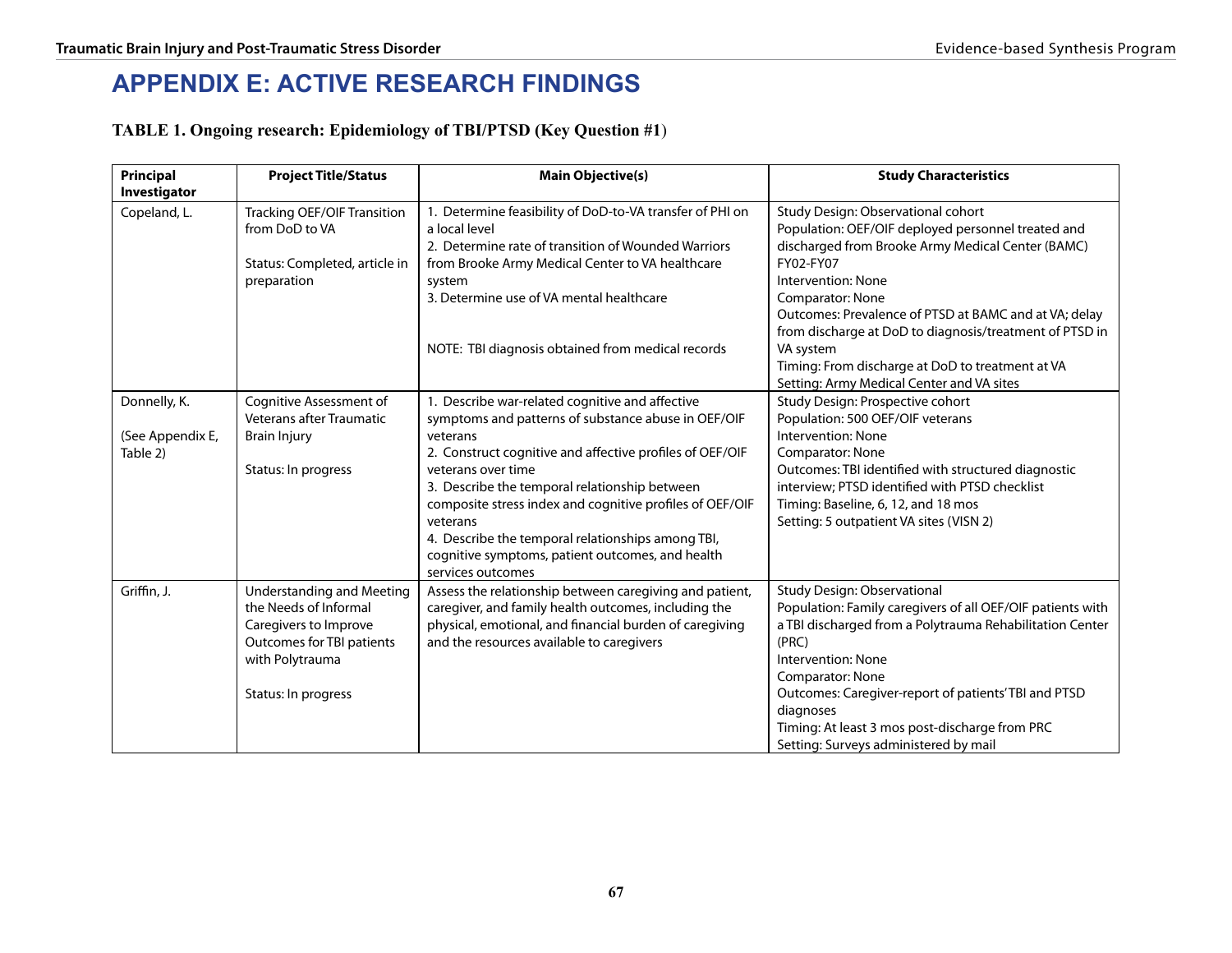| Principal<br>Investigator                  | <b>Project Title/Status</b>                                                                                                                                  | <b>Main Objective(s)</b>                                                                                                                                                                                                                                                                                                                                                                                                                                                 | <b>Study Characteristics</b>                                                                                                                                                                                                                                                                                                                                                                                                                                                                                                                                                            |
|--------------------------------------------|--------------------------------------------------------------------------------------------------------------------------------------------------------------|--------------------------------------------------------------------------------------------------------------------------------------------------------------------------------------------------------------------------------------------------------------------------------------------------------------------------------------------------------------------------------------------------------------------------------------------------------------------------|-----------------------------------------------------------------------------------------------------------------------------------------------------------------------------------------------------------------------------------------------------------------------------------------------------------------------------------------------------------------------------------------------------------------------------------------------------------------------------------------------------------------------------------------------------------------------------------------|
| Kang, H.<br>(See Appendix E,<br>Table 2)   | National Health Study for<br>a New Generation of U.S.<br>Veterans<br>Status: In progress                                                                     | 1. Determine if the health status of OEF/OIF veterans is<br>better, worse, or the same as non-deployed veterans<br>2. Characterize healthcare utilization and VA disability<br>compensation patterns of OEF/OIF veterans<br>3. Describe the natural histories of psychological<br>disorders, mTBI, musculoskeletal problems, and other<br>health conditions over time among veterans<br>4. Obtain prevalence figures for mTBI and PTSD from a<br>population-based sample | Study Design: Longitudinal<br>Population: 30,000 deployed OEF/OIF veterans and<br>30,000 non-deployed OEF/OIF era veterans<br>Intervention: None<br><b>Comparator: None</b><br>Outcomes: TBI and PTSD identified with screening<br>instruments used in VAMCs<br>Timing: 10 year follow-up with assessment every 3 years<br>Setting: Surveys administered by mail, on-line, and by<br>telephone                                                                                                                                                                                          |
| Polusny, M.                                | Mild TBI/PTSD Comorbidity<br>and Post-Deployment<br><b>Outcomes in National Guard</b><br><b>Soldiers</b><br>Status: Completed,<br>manuscripts in preparation | 1. Describe the scope of mTBI/PTSD among returning<br>National Guard OIF veterans<br>2. Identify the extent to which these problems impacted<br>veterans' psychosocial functioning, physical health, and<br>quality of life over time<br>3. Examine variation in new OIF veterans' experiences<br>with VA by mTBI and probable PTSD status                                                                                                                               | Study Design: Two-wave longitudinal cohort<br>Population: OIF National Guard soldiers<br>Intervention: None<br>Comparator: None<br>Outcomes assessed: In-theater: blast exposure, mTBI,<br>PTSD symptoms; Post-deployment: combat exposure,<br>exposure to explosive blasts and injuries sustained, mTBI<br>and post-concussive symptoms, current psychosocial<br>functioning, physical health, access and use of VA<br>healthcare services<br>Timing: In-theater screening one-month before returning<br>home; mailed survey at 1 year post-deployment<br>Setting: In-theater and home |
| Rao, V.                                    | Post-Traumatic Brain Injury<br>Depression<br>Status: In progress                                                                                             | To identify risk factors for depression among patients<br>with first time TBI (all severity levels)<br>(NOTE: PTSD assessed with full structured interview)                                                                                                                                                                                                                                                                                                              | Study Design: Prospective, observational<br>Population: 140 consecutive TBI patients; recruited soon<br>after injury<br>Intervention: None<br>Comparator: None<br>Outcomes: Major depression; also assessing PTSD<br>Timing: Follow-up at 1 year post-injury<br>Setting: Clinical (2 university-affiliated trauma units)                                                                                                                                                                                                                                                                |
| Tupler, L.<br>(See Appendix E,<br>Table 2) | TBI Severity and Associated<br>Neurocognitive findings in<br><b>OEF/OIF Veterans</b><br><b>Status: Data collection</b><br>complete; analysis in<br>progress  | To examine the epidemiology of TBI in OEF/OIF<br>veterans and the relationship between self-reported<br>severity of TBI and level of PTSD symptomatology and<br>neurocognitive performance<br>(NOTE: results to be analyzed by severity of TBI)                                                                                                                                                                                                                          | Study Design: Prospective, observational<br>Population: Approximately 850 OEF/OIF veterans; TBI<br>and PTSD status unknown by investigators at time of<br>enrollment<br>Intervention: None<br>Comparator: None<br>Outcomes: Neurocognitive and psychological test<br>battery (including PTSD Checklist) findings examined in<br>relation to TBI history (chart review or self-report)<br>Timing: Post-deployment; time from TBI assessed<br>Setting: One Polytrauma Rehabilitation Center, three<br>Level III Polytrauma Support Clinic Teams                                           |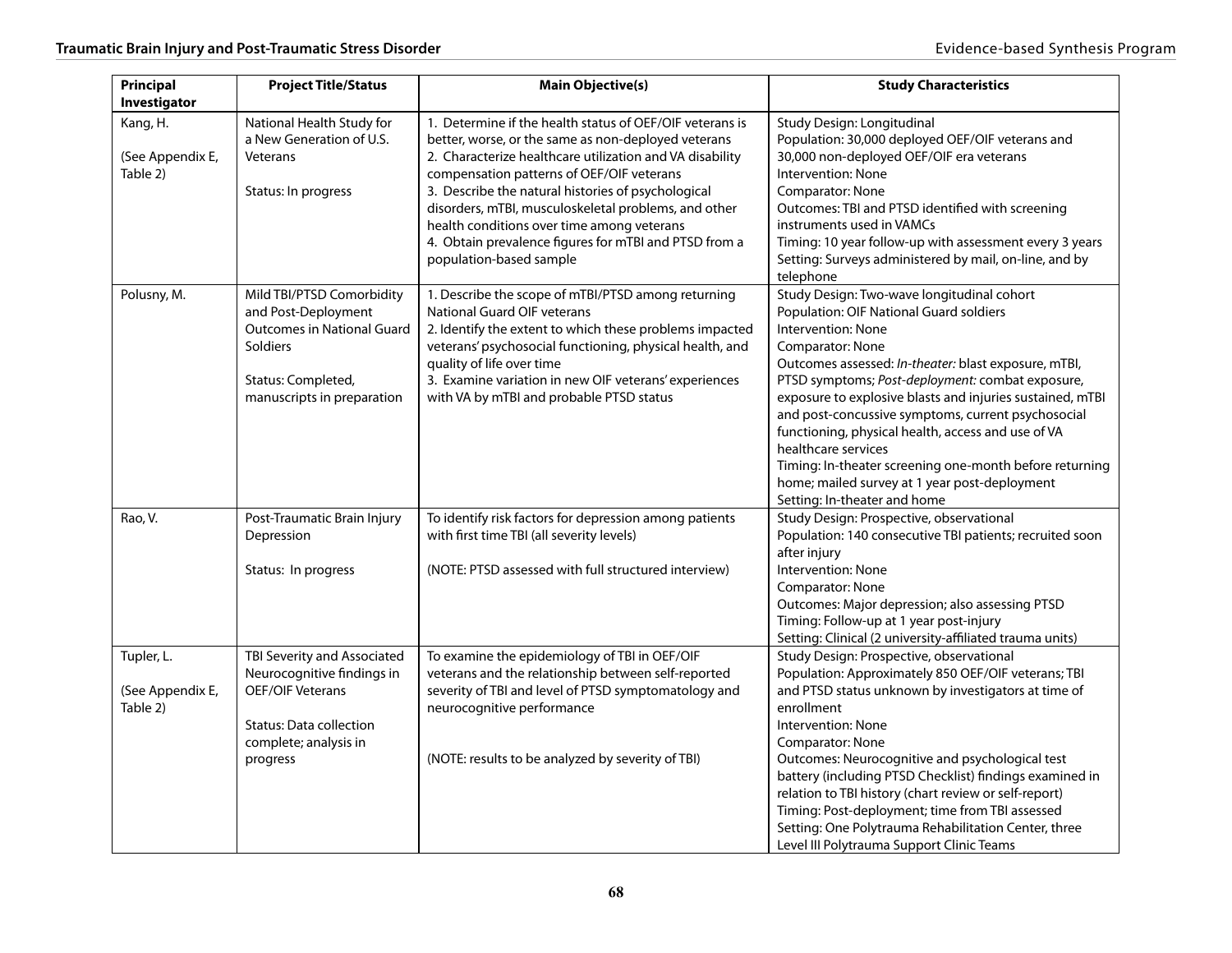## **TABLE 2. Ongoing research: Assessment of mTBI/PTSD (Key Question #2)**

| Principal<br>Investigator                    | <b>Project Title/Status</b>                                                                                                   | <b>Main Objective(s)</b>                                                                                                                                                            | <b>Study Characteristics</b>                                                                                                                                                                                                                                                                                                                                                                                                                                                                                                                                                    |
|----------------------------------------------|-------------------------------------------------------------------------------------------------------------------------------|-------------------------------------------------------------------------------------------------------------------------------------------------------------------------------------|---------------------------------------------------------------------------------------------------------------------------------------------------------------------------------------------------------------------------------------------------------------------------------------------------------------------------------------------------------------------------------------------------------------------------------------------------------------------------------------------------------------------------------------------------------------------------------|
| Donnelly, K.<br>(See Appendix E,<br>Table 1) | Cognitive Assessment of<br><b>Veterans after Traumatic</b><br><b>Brain Injury</b><br>Status: In progress                      | Describe the psychometric properties of the VA TBI<br>screening tool                                                                                                                | Study Design: Prospective cohort<br>Population: 500 OEF/OIF veterans<br>Intervention: None<br>Comparator: None<br>Outcomes: Item analysis of the VA TBI screening tool;<br>test-retest reliability and sensitivity/specificity with<br>structured diagnostic interview for TBI probability/<br>severity as criterion<br>Timing: Baseline, 6, 12, and 18 mos<br>Setting: 5 outpatient VA sites (VISN 2)                                                                                                                                                                          |
| Kang, H.<br>(See Appendix E,<br>Table 1)     | Markers for the<br>Identification, Norming, and<br>Differentiation of TBI and<br>PTSD (MIND)<br><b>Status: Planning stage</b> | 1. Clarify differential diagnoses between TBI and PTSD<br>2. Build objective, consistent, and operator-independent<br>diagnostic criteria                                           | Study Design: Cross-sectional<br>Population: Subset of OEF/OIF veterans from New<br>Generation study with TBI and/or PTSD and a comparison<br>group<br>Intervention: None<br>Comparator: None<br>Outcomes: Advanced diagnostic tests (neuroimaging,<br>sleep studies, neuroendocrine measures)<br>Timing: One-time testing; patients continue enrollment<br>in New Generation study<br>Setting: VA War Related Illness and Injury Study Centers                                                                                                                                 |
| Rao, S.<br>Levin, H.                         | Neural and Behavioral<br>Sequelae of Blast-Related<br>Traumatic Brain Injury<br>Status: In progress                           | Identify the similarities and potential differences in<br>the neural and behavioral sequelae of blast-related TBI<br>compared to mechanically-induced TBI occurring in<br>civilians | Study Design: Prospective, cross-sectional observational<br>Population: n=120 in 4 groups - military with mild to<br>moderate TBI, military with mild to moderate orthopedic<br>injury (OI), civilian with mTBI, civilian with OI<br>Intervention: None<br>Comparator: None<br>Outcomes: Advanced MRI findings, neuropsychological<br>test results, post-concussion symptoms, PTSD symptoms,<br>depression, pain and fatigue scales<br>Timing: Assessment at 12-24 mos post-injury<br>Setting: Cleveland and Houston VAMCs; community<br>hospital trauma/rehabilitation centers |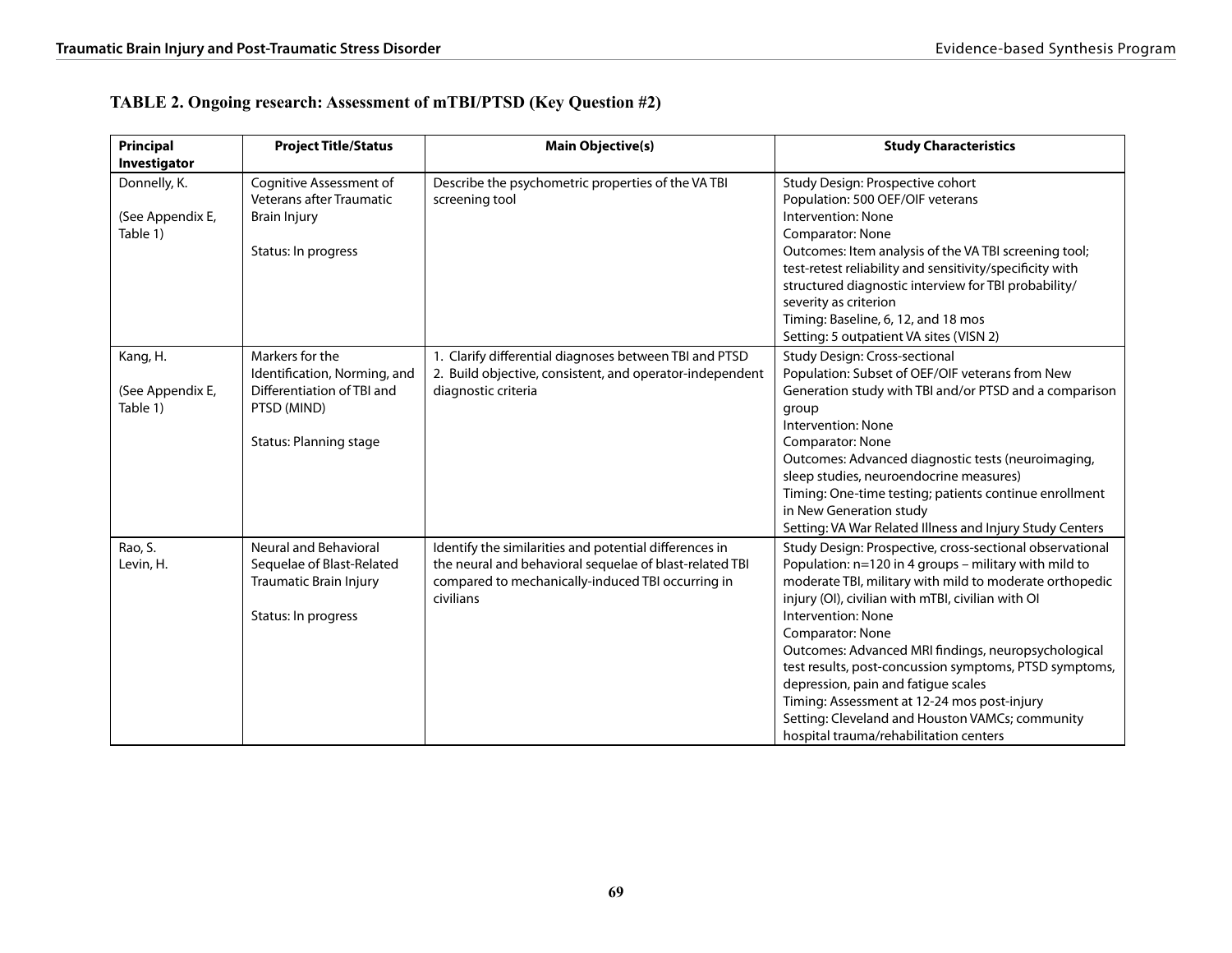| Principal<br>Investigator                  | <b>Project Title/Status</b>                                                                                                                                                            | <b>Main Objective(s)</b>                                                                                                                                                                                                                                                          | <b>Study Characteristics</b>                                                                                                                                                                                                                                                                                                                                                                                                                                                                                          |
|--------------------------------------------|----------------------------------------------------------------------------------------------------------------------------------------------------------------------------------------|-----------------------------------------------------------------------------------------------------------------------------------------------------------------------------------------------------------------------------------------------------------------------------------|-----------------------------------------------------------------------------------------------------------------------------------------------------------------------------------------------------------------------------------------------------------------------------------------------------------------------------------------------------------------------------------------------------------------------------------------------------------------------------------------------------------------------|
| Tupler, L.<br>(See Appendix E,<br>Table 1) | TBI Severity and Associated<br>Neurocognitive findings in<br><b>OEF/OIF Veterans</b><br><b>Status: Data collection</b><br>complete; analysis in<br>progress                            | Examine the relationship between self-reported<br>severity of TBI and level of PTSD symptomatology and<br>neurocognitive performance on a measure of premorbid<br>intellectual functioning and prefrontal verbal abstraction<br>(NOTE: results to be analyzed by severity of TBI) | Study Design: Prospective, observational<br>Population: Approximately 850 OEF/OIF veterans; TBI<br>and PTSD status unknown by investigators at time of<br>enrollment<br>Intervention: None<br>Comparator: None<br>Outcomes: Neurocognitive and psychological test<br>battery (including PTSD checklist) findings examined in<br>relation to TBI history (chart review or self-report)<br>Timing: Post-deployment<br>Setting: One Polytrauma Rehabilitation Center, three<br>Level III Polytrauma Support Clinic Teams |
| Tupler, L.                                 | <b>Posttraumatic Stress</b><br>Disorder with and<br>without Traumatic Brain<br>Injury: Comorbidity and<br>Longitudinal Course of<br>Recovery<br>Status: Preparing for data<br>analysis | Examine neurocognition in OEF/OIF post-deployed and<br>active-duty personnel with TBI alone, PTSD alone, and<br>comorbid TBI and PTSD compared with combat controls<br>and non-combat controls<br>(NOTE: same population as in study described below)                             | Study Design: Prospective, observational<br>Population: Approximately 170 OEF/OIF veterans and<br>active-duty personnel<br>Intervention: None<br>Comparator: None<br>Outcomes: Neurocognitive and psychological test<br>battery (including PTSD checklist) findings examined in<br>relation to TBI history (chart review or self-report)<br>Timing: Continuous recruitment since 2006<br>Setting: One Polytrauma Rehabilitation Center, two Level<br>III Polytrauma Support Clinic Teams                              |
| Tupler, L.                                 | Can Olfaction be used to<br>Discriminate Traumatic Brain<br>Injury from Posttraumatic<br>Stress Disorder?<br>Status: Preparing for data<br>analysis                                    | Examine the utility of the University of Pennsylvania Smell<br>Test (UPSIT) as a means of discriminating TBI from PTSD<br>(NOTE: same population as in study described above)                                                                                                     | Study Design: Prospective, observational<br>Population: Approximately 170 OEF/OIF veterans and<br>active-duty personnel<br>Intervention: None<br>Comparator: None<br>Outcomes: UPSIT and PTSD Checklist in relation to TBI<br>history (chart review or self report)<br>Timing: Continuous recruitment since 2006<br>Setting: One Polytrauma Rehabilitation Center, two Level<br>III Polytrauma Support Clinic Teams                                                                                                   |
| Vanderploeg, R.<br>Fitzgerald, S.          | TBI Screening Instruments<br>and Processes for Clinical<br>Follow-up<br>Status: In progress                                                                                            | Evaluate the reliability and validity of the existing<br>Traumatic Brain Injury (TBI) Clinical Reminder Screen<br>for OEF/OIF Veterans controlling for comorbidities and<br>demographics                                                                                          | Study Design: Diagnostic test evaluation<br>Population: OEF/OIF veterans<br>Intervention: None<br>Comparator: None<br>Outcomes: Reliability and validity<br>Timing: Not stated<br>Setting: VA Polytrauma Rehabilitation Centers, Network<br>Sites, and Support Clinic Teams                                                                                                                                                                                                                                           |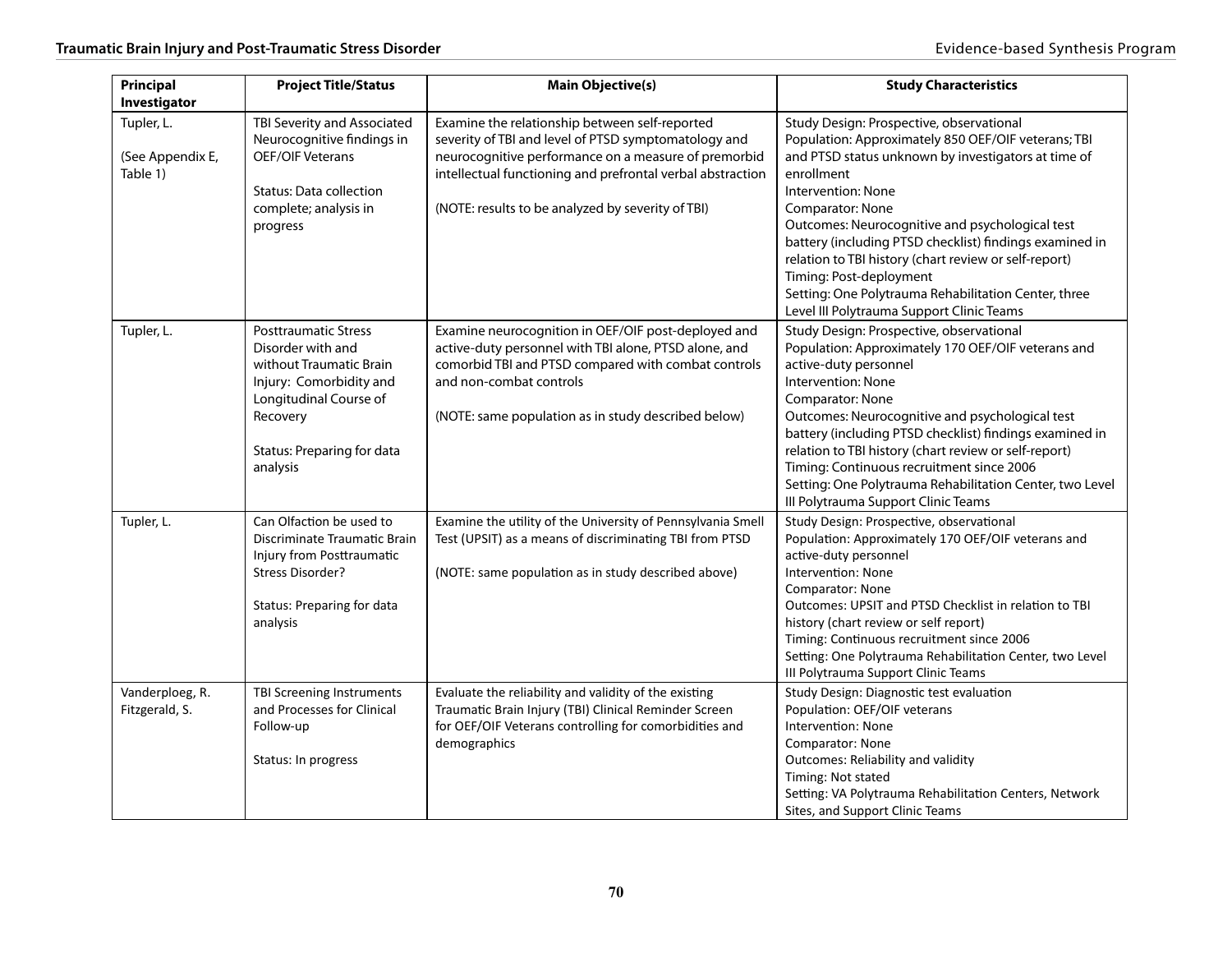### **TABLE 3. Ongoing research: Treatment of mTBI/PTSD (Key Question #3)**

| Principal<br>Investigator               | <b>Project Title/Status</b>                                                                                              | <b>Main Objective(s)</b>                                                                                                                                                                                                                                                                                                                                                                                                                                                                                          | <b>Study Characteristics</b>                                                                                                                                                                                                                                                                                                                                                                                                                                                                                                                                                                                                                                                                                                                                                                                                            |
|-----------------------------------------|--------------------------------------------------------------------------------------------------------------------------|-------------------------------------------------------------------------------------------------------------------------------------------------------------------------------------------------------------------------------------------------------------------------------------------------------------------------------------------------------------------------------------------------------------------------------------------------------------------------------------------------------------------|-----------------------------------------------------------------------------------------------------------------------------------------------------------------------------------------------------------------------------------------------------------------------------------------------------------------------------------------------------------------------------------------------------------------------------------------------------------------------------------------------------------------------------------------------------------------------------------------------------------------------------------------------------------------------------------------------------------------------------------------------------------------------------------------------------------------------------------------|
| Beckham, J.                             | Rehabilitation Strategies to<br><b>Reduce Violence and Anger</b><br>in TBI and PTSD<br>Status: Proposal under<br>review  | 1. Identify risk and protective factors empirically related<br>to violent behavior among veterans who have returned<br>from Iraq and Afghanistan<br>2. Examine the link between specific factors related<br>to violence among veterans from previous conflicts<br>and post-deployment violence risk among Iraq and<br>Afghanistan veterans<br>3. Develop an evidence-based risk assessment<br>instrument to administer to Iraq and Afghanistan<br>veterans in order to identify those most in need of<br>services | Study Design: Prospective cohort<br>Population: 300 OEF/OIF veterans and a member of their<br>family<br>Intervention: None<br>Comparator: None<br>Outcomes: Modality of psychotherapy, dosages and<br>classes of psychiatric medications<br>Timing: Interview at baseline and 6 mos<br>Setting: VA, outpatient<br>NOTE: although the direct aim of the study is not<br>to evaluate particular rehabilitation strategies, the<br>investigators believe that information yielded from the<br>study may be useful in sequencing treatment efforts                                                                                                                                                                                                                                                                                          |
| Epstein, D.                             | Pilot Test of Preference-<br><b>Based Insomnia Treatment</b><br>for OEF/OIF Veterans<br>Status: Proposal under<br>review | Pilot test a brief, preference-based insomnia intervention<br>augmented by audio files (MP3) and web-based<br>resources                                                                                                                                                                                                                                                                                                                                                                                           | Study Design: One group, pre-post<br>Population: 26 OEF/OIF veterans, history of blast<br>exposure or other injury resulting in period of altered<br>consciousness AND insomnia complaint of $\geq 1$ mo.<br>duration with daytime impairment, Insomnia Severity<br>Index (ISI) $\geq$ 10, phone and internet access, ability to<br>listen to audio files on MP3 player<br>Intervention: Multi-component - relaxation therapy,<br>mindfulness exercise, stimulus control instructions, sleep<br>restriction therapy, and sleep education and hygiene<br>Comparator: None<br>Outcomes: ISI, Pittsburgh Sleep Quality Index-Addendum<br>for PTSD (PSQI-A), daily sleep diary, treatment feasibility<br>Timing: 4 week treatment phase, assessed pre-treatment,<br>during treatment, and 2 weeks post-treatment<br>Setting: VA, outpatient |
| Nichols, L.<br>Martindale-<br>Adams, J. | <b>Team Based Initiative:</b><br>Support (Pilot)<br>Status: Completed, report in<br>development                          | 1. Determine the feasibility of implementing volunteer<br>support teams with TBI families<br>2. Identify the obstacles and opportunities in<br>implementation                                                                                                                                                                                                                                                                                                                                                     | <b>Study Design: Case series</b><br>Population: Family members of 6 Guard/Reserve service<br>members (OEF/OIF veterans) with mild-complicated TBI<br>and co-occurring PTSD<br>Intervention: Project coach for needs assessment, team<br>formation, training<br>Comparator: None<br>Outcomes: Qualitative data on family issues and<br>concerns<br>Timing: Returning to community post-injury<br>Setting: Outpatient (family homes), rural                                                                                                                                                                                                                                                                                                                                                                                               |